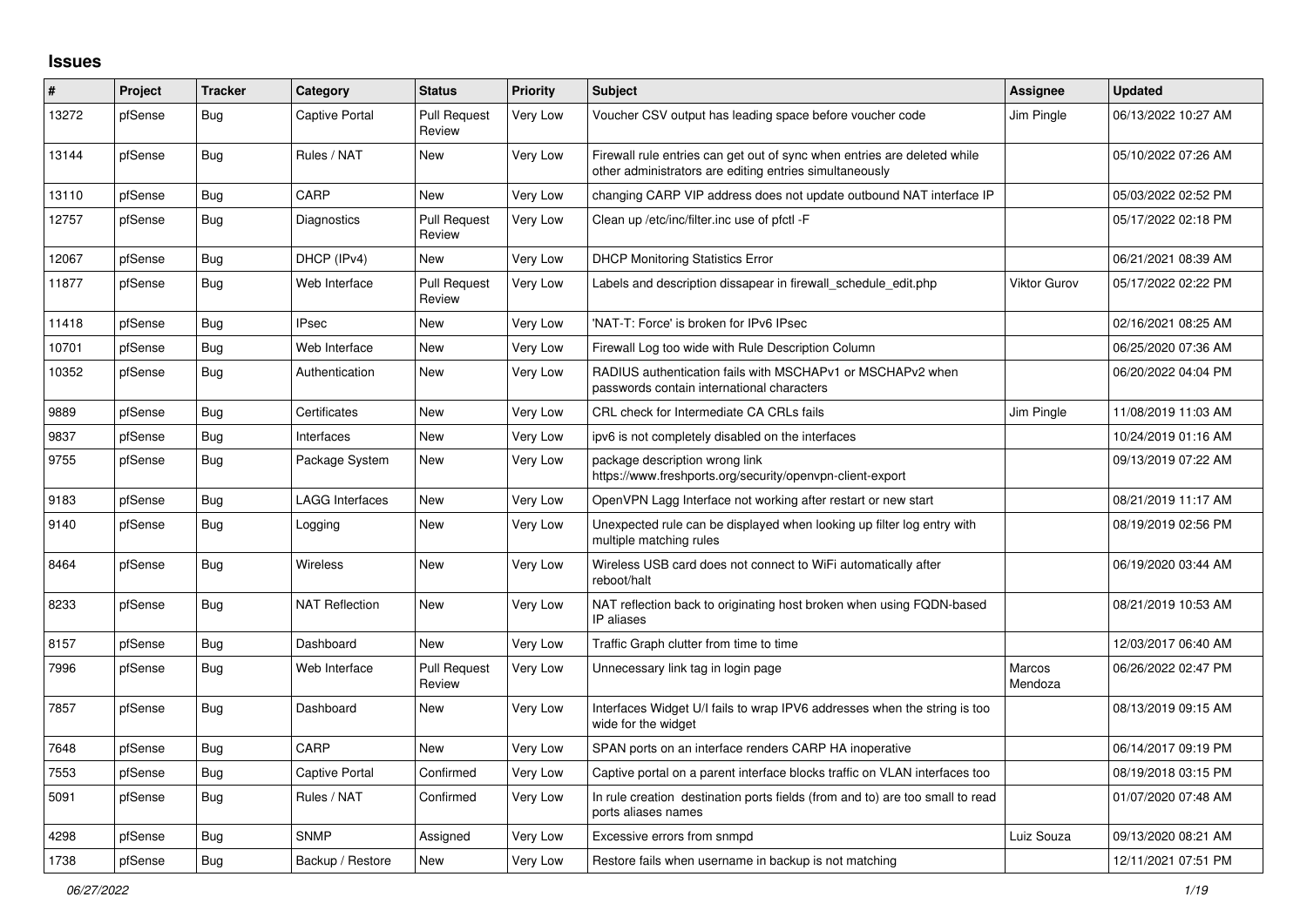| $\vert$ # | Project | <b>Tracker</b> | Category                        | <b>Status</b>                 | <b>Priority</b> | Subject                                                                                        | <b>Assignee</b> | <b>Updated</b>      |
|-----------|---------|----------------|---------------------------------|-------------------------------|-----------------|------------------------------------------------------------------------------------------------|-----------------|---------------------|
| 13220     | pfSense | Feature        | Captive Portal                  | New                           | Very Low        | Voucher per-roll bandwidth restrictions and traffic quotas                                     |                 | 05/26/2022 08:16 AM |
| 13219     | pfSense | Feature        | <b>Captive Portal</b>           | New                           | Very Low        | Enable/Disable single voucher roll                                                             |                 | 05/26/2022 08:14 AM |
| 13161     | pfSense | Feature        | Web Interface                   | <b>New</b>                    | Very Low        | FLASH PORT'S LED button, to help quickly find port that need to be<br>connected to patch&cable |                 | 05/14/2022 06:35 AM |
| 13072     | pfSense | Feature        | <b>Traffic Shaper</b><br>(ALTQ) | <b>Pull Request</b><br>Review | Very Low        | Matching background/font colors of queue values with dark theme.                               |                 | 04/19/2022 07:32 AM |
| 12863     | pfSense | Feature        | Authentication                  | New                           | Very Low        | dynamically tune sha512crypt rounds                                                            | Jim Pingle      | 03/19/2022 12:53 PM |
| 12522     | pfSense | Feature        | OpenVPN                         | <b>New</b>                    | Very Low        | More flexible Client-Specific Override options for controlling options<br>pushed to clients    |                 | 04/11/2022 03:11 PM |
| 12521     | pfSense | Feature        | <b>Operating System</b>         | <b>New</b>                    | Very Low        | Add the BBR2, QUIC, RACK Congestion Control (CC) protocols                                     |                 | 11/15/2021 07:40 AM |
| 12466     | pfSense | Feature        | OpenVPN                         | New                           | Very Low        | Option to Disable Renegotiation timer in OpenVPN Server                                        |                 | 06/25/2022 05:03 PM |
| 12066     | pfSense | Feature        | <b>Operating System</b>         | New                           | Very Low        | Include man and man pages for all core programs and packages                                   |                 | 06/21/2021 07:44 AM |
| 11921     | pfSense | Feature        | <b>DNS Resolver</b>             | New                           | Very Low        | Feature Request: Compile unbound with EDNS Client Subnet (ECS)<br>module (--enable-subnet)     |                 | 05/14/2021 07:29 AM |
| 11169     | pfSense | Feature        | Interfaces                      | New                           | Very Low        | Changing interface index order                                                                 |                 | 12/17/2020 05:44 AM |
| 10802     | pfSense | Feature        | DHCP (IPv4)                     | New                           | Very Low        | Seperator for DHCP Static Mapped leases                                                        |                 | 07/31/2020 10:30 AM |
| 10732     | pfSense | Feature        | <b>High Availability</b>        | New                           | Very Low        | Warning banner for secondary HA node                                                           |                 | 12/23/2021 03:34 AM |
| 10731     | pfSense | Feature        | <b>XMLRPC</b>                   | New                           | Very Low        | XML-sync primary/secondary config flag                                                         |                 | 07/06/2020 03:52 PM |
| 10645     | pfSense | Feature        | Package System                  | New                           | Very Low        | Choosing active repo after restoring config but before starting pkgs<br>auto-installing        |                 | 09/22/2020 01:04 PM |
| 10467     | pfSense | Feature        | Notifications                   | <b>New</b>                    | Very Low        | Email alert functionality for system health                                                    |                 | 05/21/2020 06:02 AM |
| 10446     | pfSense | Feature        | Rules / NAT                     | New                           | Very Low        | VIP address is not shown in firewall rules                                                     |                 | 06/09/2022 02:07 PM |
| 10290     | pfSense | Feature        | Aliases / Tables                | New                           | Very Low        | Firewall Aliases Add button on top of list                                                     |                 | 07/10/2021 01:03 PM |
| 10258     | pfSense | Feature        | Certificates                    | New                           | Very Low        | allow to sign CA                                                                               |                 | 02/20/2020 04:20 AM |
| 10250     | pfSense | Feature        | DHCP (IPv4)                     | New                           | Very Low        | DHCP lease view by interface                                                                   |                 | 02/11/2020 07:47 AM |
| 10238     | pfSense | Feature        | <b>Operating System</b>         | New                           | Very Low        | Periodic Scrub of ZFS filesystem                                                               |                 | 12/31/2020 03:02 PM |
| 9575      | pfSense | Feature        | DHCP (IPv6)                     | New                           | Very Low        | RFC 7078 - Distributing Address Selection Policy Using DHCPv6                                  |                 | 08/14/2019 02:39 PM |
| 9336      | pfSense | Feature        | Notifications                   | New                           | Very Low        | Make Dynamic DNS update notification e-mail optional                                           |                 | 02/18/2019 11:49 AM |
| 8879      | pfSense | Feature        | DHCP (IPv4)                     | New                           | Very Low        | DHCP options ADD force options                                                                 |                 | 09/07/2018 09:14 AM |
| 8775      | pfSense | Feature        | Authentication                  | New                           | Very Low        | Use SRV record for LDAP Authentication                                                         |                 | 05/06/2020 07:49 AM |
| 8694      | pfSense | Feature        | Authentication                  | New                           | Very Low        | Client CA Auth for PFSense WebGui                                                              |                 | 08/21/2019 09:25 AM |
| 8599      | pfSense | Feature        | Rules / NAT                     | New                           | Very Low        | IPv6 flow labels                                                                               |                 | 07/16/2018 07:36 AM |
| 7934      | pfSense | Feature        | Dashboard                       | New                           | Very Low        | format support phone# for international use                                                    |                 | 10/12/2017 04:38 PM |
| 7718      | pfSense | Feature        | <b>Dynamic DNS</b>              | New                           | Very Low        | Hostname for Custom DynDNS Updater.                                                            |                 | 07/24/2017 10:05 AM |
| 7030      | pfSense | Feature        | Multi-WAN                       | New                           | Very Low        | New Feature Load Balance Per Amount Of GB                                                      |                 | 08/13/2019 02:56 PM |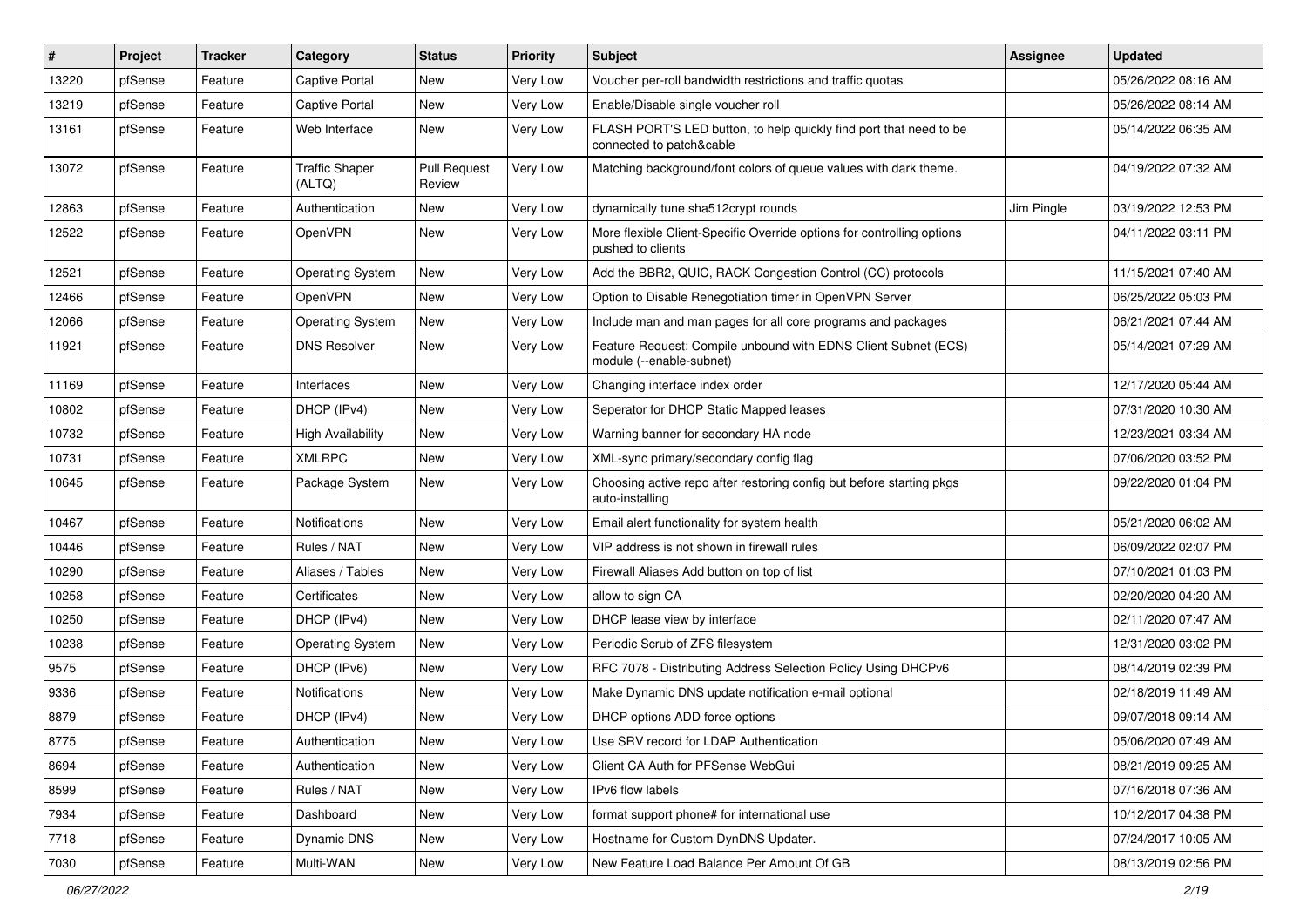| ∦     | Project | <b>Tracker</b> | Category                        | <b>Status</b>                 | <b>Priority</b> | Subject                                                                                                      | Assignee                              | <b>Updated</b>      |
|-------|---------|----------------|---------------------------------|-------------------------------|-----------------|--------------------------------------------------------------------------------------------------------------|---------------------------------------|---------------------|
| 6804  | pfSense | Feature        | Diagnostics                     | New                           | <b>Very Low</b> | Add row counter into Diagnostics -> Edit File                                                                |                                       | 08/20/2019 03:44 PM |
| 6544  | pfSense | Feature        | DHCP (IPv4)                     | New                           | Very Low        | RFC 3046 DHCP Option 82 support (and RFC 3315/4649/4580 for IPv6)                                            |                                       | 07/13/2020 02:14 AM |
| 5835  | pfSense | Feature        | OpenVPN                         | New                           | Very Low        | Improve OpenVPN client gateway detection in edge cases where the<br>remote does not send gateway information |                                       | 03/20/2016 12:29 AM |
| 5735  | pfSense | Feature        | Aliases / Tables                | New                           | Very Low        | Automaticaly add DHCP leases to alias list or make it readable in selected<br>fields                         |                                       | 08/21/2019 11:01 AM |
| 895   | pfSense | Feature        | <b>PPP</b> Interfaces           | New                           | Very Low        | PPP subsystem MPPE/MPPC support                                                                              |                                       | 09/10/2019 04:24 PM |
| 13250 | pfSense | Todo           | DHCP (IPv4)                     | New                           | Very Low        | Clean up DHCP Server option language                                                                         | Jim Pingle                            | 06/06/2022 07:32 AM |
| 13159 | pfSense | Todo           | Web Interface                   | New                           | Very Low        | Decrease distance between img-buttons in webGUI to eliminate mistake<br>entry                                |                                       | 05/14/2022 06:52 AM |
| 12025 | pfSense | Todo           | Web Interface                   | <b>New</b>                    | Very Low        | Add 1:1 Validation to Notify Someone They are 1:1 NAT'ing an Interface<br>Address                            |                                       | 06/11/2021 10:05 AM |
| 10199 | pfSense | Todo           | Translations                    | New                           | Very Low        | Improve Spanish translation interface                                                                        | Aluisco Miguel<br>Ricardo<br>Mastrapa | 01/22/2020 09:22 AM |
| 8270  | pfSense | Todo           | Web Interface                   | New                           | Very Low        | Fix grammatically erroneous repetition                                                                       |                                       | 01/11/2018 08:19 AM |
| 6727  | pfSense | Todo           | Web Interface                   | New                           | Very Low        | Missing file apple-touch-icon-precomposed.png?                                                               | <b>Jared Dillard</b>                  | 08/18/2016 02:10 PM |
| 6647  | pfSense | Todo           | Web Interface                   | New                           | Very Low        | <b>Enable Additional Security Headers</b>                                                                    |                                       | 05/14/2021 01:09 AM |
| 13289 | pfSense | Bug            | Backup / Restore                | New                           | Low             | Attempting to restore a 0 byte ``config.xml`` prints an error that the file<br>cannot be read                |                                       | 06/20/2022 10:46 AM |
| 13263 | pfSense | Bug            | DHCP (IPv4)                     | New                           | Low             | Deleting a static DHCP entry when the related IP is not in the arp table<br>spams the log                    |                                       | 06/10/2022 11:18 AM |
| 13258 | pfSense | Bug            | Console Menu                    | <b>Pull Request</b><br>Review | Low             | secret menu option 100                                                                                       | Jim Pingle                            | 06/12/2022 01:44 PM |
| 13000 | pfSense | Bug            | <b>IPsec</b>                    | New                           | Low             | IPsec AES-GCM encryption algorithm "Key Length" field should be<br>labeled "ICV Length"                      |                                       | 03/30/2022 07:40 AM |
| 12850 | pfSense | <b>Bug</b>     | Routing                         | <b>New</b>                    | Low             | Console error during boot: "route: route has not been found"                                                 |                                       | 02/22/2022 08:27 AM |
| 12734 | pfSense | Bug            | Web Interface                   | Incomplete                    | Low             | Long hostname breaks DHCP leases layout                                                                      |                                       | 01/31/2022 01:03 PM |
| 12539 | pfSense | <b>Bug</b>     | Interfaces                      | New                           | Low             | Changing VLAN ID for LAN interface in assignments silently fails.                                            |                                       | 11/23/2021 04:12 AM |
| 12393 | pfSense | Bug            | <b>Traffic Shaper</b><br>(ALTQ) | New                           | Low             | Priority of gOthersLow higher than default queues                                                            |                                       | 09/21/2021 02:48 PM |
| 12070 | pfSense | <b>Bug</b>     | DHCP (IPv4)                     | New                           | Low             | VLAN0 for WAN DHCP                                                                                           |                                       | 12/23/2021 04:31 PM |
| 12013 | pfSense | Bug            | Logging                         | New                           | Low             | Reading log data is inefficient in certain cases                                                             |                                       | 06/08/2021 07:35 AM |
| 11566 | pfSense | <b>Bug</b>     | Web Interface                   | New                           | Low             | Firewall Maximum Table Entries "default size" is whatever is entered                                         |                                       | 02/27/2021 10:01 AM |
| 11352 | pfSense | <b>Bug</b>     | FreeBSD                         | New                           | Low             | CTF types > 2^15 in the pfSense kernel config results in DTrace failing                                      | Scott Long                            | 03/17/2021 02:52 AM |
| 11093 | pfSense | Bug            | Wireless                        | New                           | Low             | ral(4) driver non-functional in arm64                                                                        |                                       | 11/21/2020 10:45 AM |
| 10959 | pfSense | Bug            | <b>Traffic Graphs</b>           | Feedback                      | Low             | Traffic graph stopped on interface used via netmap                                                           |                                       | 02/22/2021 02:57 AM |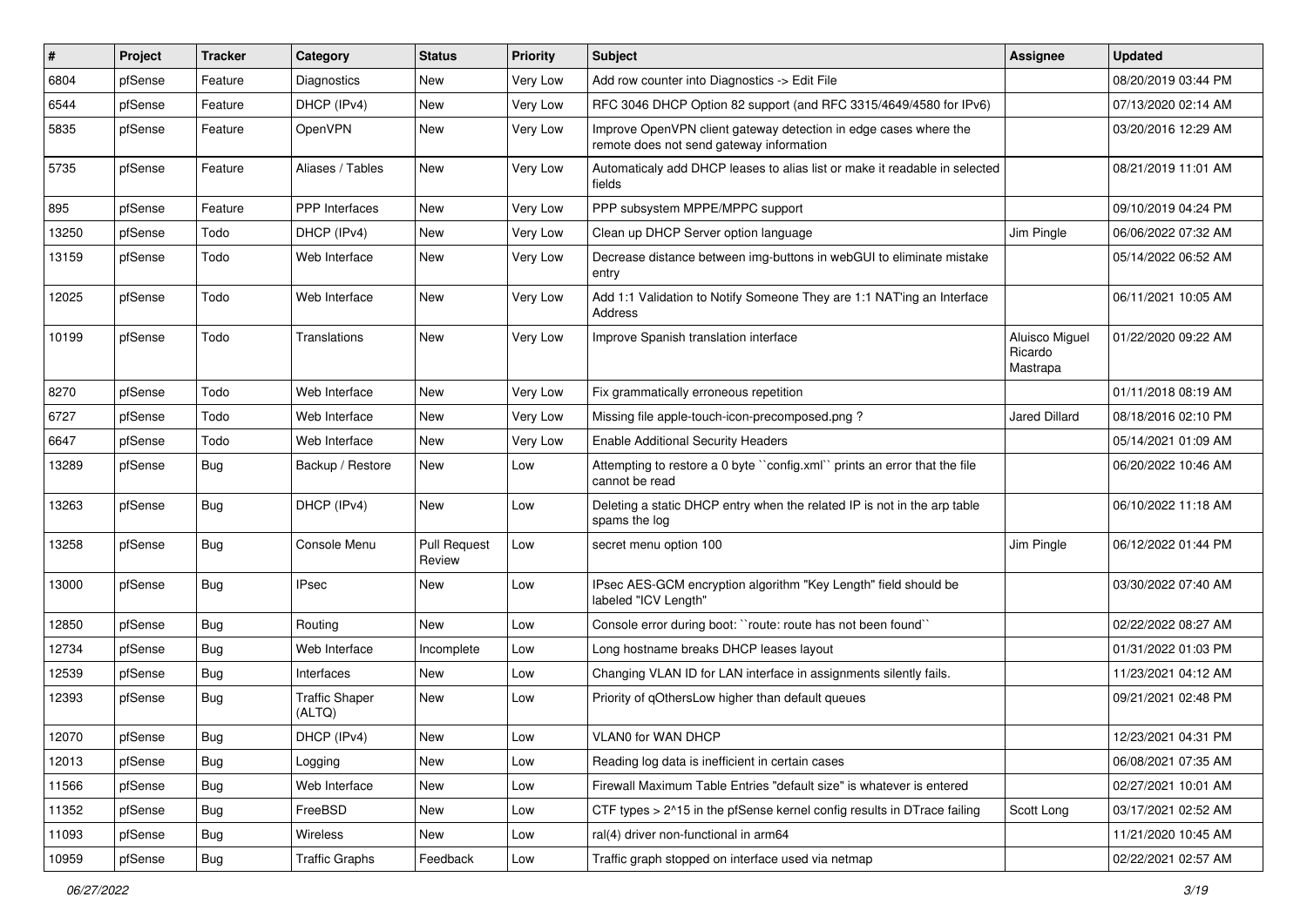| #     | Project | <b>Tracker</b> | Category                                 | <b>Status</b> | <b>Priority</b> | Subject                                                                                                                      | Assignee             | <b>Updated</b>      |
|-------|---------|----------------|------------------------------------------|---------------|-----------------|------------------------------------------------------------------------------------------------------------------------------|----------------------|---------------------|
| 10952 | pfSense | <b>Bug</b>     | Rules / NAT                              | New           | Low             | Inconsistency in Subnet Defaults Between Firewall Rules and Interface<br><b>Address Assignments</b>                          |                      | 10/09/2020 12:50 PM |
| 10892 | pfSense | Bug            | Rules / NAT                              | New           | Low             | Large number of VLAN/LANs make floating rules are to read                                                                    | <b>Jared Dillard</b> | 02/01/2021 03:29 PM |
| 10690 | pfSense | <b>Bug</b>     | Installer                                | New           | Low             | Not possible to make UFS install on ZFS formatted drive                                                                      |                      | 04/21/2022 12:39 PM |
| 9887  | pfSense | <b>Bug</b>     | Rules / NAT                              | New           | Low             | Rule separator positions change when deleting multiple rules                                                                 |                      | 05/10/2022 03:11 PM |
| 9353  | pfSense | <b>Bug</b>     | Dashboard                                | <b>New</b>    | Low             | PHPSession errors from limited access to dashboard and widgets                                                               |                      | 10/06/2020 09:31 AM |
| 9296  | pfSense | <b>Bug</b>     | Aliases / Tables                         | Confirmed     | Low             | Alias content is sometimes incomplete when mixing FQDN and IP<br>address                                                     | Reid Linnemann       | 06/18/2022 03:12 PM |
| 9149  | pfSense | <b>Bug</b>     | Package System                           | New           | Low             | Continued issues with /tmp and /var in RAM on 2.4                                                                            |                      | 11/24/2018 11:56 AM |
| 8846  | pfSense | <b>Bug</b>     | Gateways                                 | New           | Low             | Misleading gateway error message adding/editing static routes using a<br>disabled interface                                  |                      | 08/21/2019 11:29 AM |
| 8820  | pfSense | <b>Bug</b>     | Rules / NAT                              | New           | Low             | System/Advanced/Misc - "Do not kill connections when schedule expires"<br>UN-checked still leaves existing connections open. |                      | 07/28/2020 10:59 AM |
| 8576  | pfSense | Bug            | Rules / NAT                              | Feedback      | Low             | pfSense stops passing traffic after some time when using Outbound NAT<br>pool w/ Sticky Address                              |                      | 10/28/2021 01:47 PM |
| 8502  | pfSense | Bug            | Web Interface                            | Confirmed     | Low             | main (top) menu items do not drop down in some cases                                                                         |                      | 07/06/2020 02:39 PM |
| 8500  | pfSense | <b>Bug</b>     | <b>Dynamic DNS</b>                       | New           | Low             | Incorrect categorization of status/info messages from phpDynDNS                                                              |                      | 08/16/2019 12:50 PM |
| 8192  | pfSense | <b>Bug</b>     | Gateway Monitoring                       | New           | Low             | dpinger - Change in ISP link-local IPv6 address drops connectivity                                                           | Luiz Souza           | 11/05/2020 07:31 AM |
| 7848  | pfSense | <b>Bug</b>     | Diagnostics                              | <b>New</b>    | Low             | NDP Table Sort by Expiration Error                                                                                           |                      | 08/26/2019 02:56 PM |
| 7788  | pfSense | <b>Bug</b>     | Dashboard                                | New           | Low             | Irregular updating of widgets like cpu/uptime on system widget.                                                              |                      | 08/21/2019 09:03 AM |
| 7387  | pfSense | <b>Bug</b>     | Dashboard                                | New           | Low             | New Traffic Graph in dashboard resets inverted view to normal view                                                           | <b>Jared Dillard</b> | 12/11/2021 08:14 PM |
| 7329  | pfSense | <b>Bug</b>     | <b>DNS Forwarder</b>                     | New           | Low             | <b>DHCP Not Updating DNS</b>                                                                                                 |                      | 01/21/2022 09:16 PM |
| 7314  | pfSense | <b>Bug</b>     | <b>RRD Graphs</b>                        | New           | Low             | Discrepancy in ntp monitoring view                                                                                           |                      | 02/24/2017 08:37 PM |
| 7289  | pfSense | Bug            | Certificates                             | New           | Low             | Generating 4096bit Certificate                                                                                               |                      | 08/14/2019 09:56 AM |
| 6873  | pfSense | <b>Bug</b>     | DHCP (IPv6)                              | New           | Low             | radvd - Too many addresses in RDNSS section when previously using<br>DHCP <sub>v6</sub>                                      | Dominic<br>McKeown   | 06/06/2018 10:45 AM |
| 6696  | pfSense | <b>Bug</b>     | <b>Traffic Shaper</b><br>(ALTQ)          | <b>New</b>    | Low             | Add configure link to Status > Queues error message if traffic shaping not<br>configured                                     | <b>Jared Dillard</b> | 08/21/2019 08:55 AM |
| 6430  | pfSense | Bug            | <b>DNS Resolver</b>                      | Confirmed     | Low             | pfsense should sanity-check hostnames when copying from dhcpd.leases<br>to /etc/hosts                                        |                      | 08/13/2019 01:23 PM |
| 6386  | pfSense | <b>Bug</b>     | IPv6 Router<br>Advertisements<br>(RADVD) | New           | Low             | Switching Router Advertisements to disabled should broadcast IP<br>Removal messages                                          |                      | 05/22/2016 10:44 PM |
| 6361  | pfSense | <b>Bug</b>     | Web Interface                            | New           | Low             | Responsive Mobile Menu issue                                                                                                 |                      | 05/16/2016 12:09 PM |
| 6255  | pfSense | <b>Bug</b>     | PPP Interfaces                           | Confirmed     | Low             | PPP Country/Provider/Plan configuration not saved                                                                            |                      | 04/25/2016 07:15 PM |
| 6055  | pfSense | Bug            | Package System                           | Confirmed     | Low             | Menu items may remain from packages no longer installed                                                                      |                      | 06/18/2021 08:46 PM |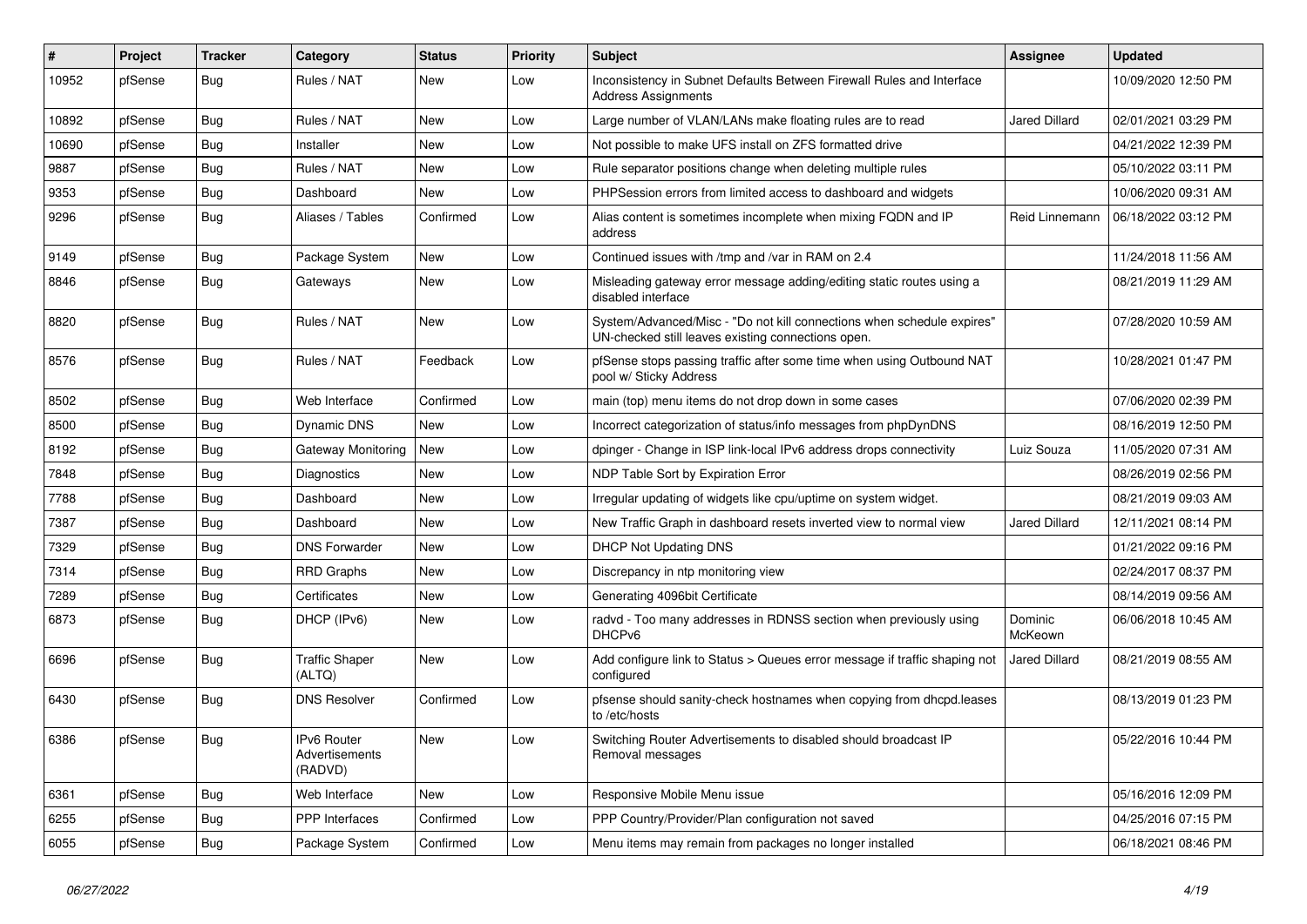| #     | Project | <b>Tracker</b> | Category                       | <b>Status</b>                 | <b>Priority</b> | <b>Subject</b>                                                                                                         | Assignee             | <b>Updated</b>      |
|-------|---------|----------------|--------------------------------|-------------------------------|-----------------|------------------------------------------------------------------------------------------------------------------------|----------------------|---------------------|
| 6026  | pfSense | <b>Bug</b>     | Rules / NAT                    | New                           | Low             | webinterface, firewall rules, wrapping of columns or visible<br>(horizontal) scrollbar needed when contents doesnt fit | <b>Jared Dillard</b> | 08/20/2019 03:40 PM |
| 6011  | pfSense | Bug            | Web Interface                  | Confirmed                     | Low             | IPv6 link local fails HTTP REFERER check                                                                               |                      | 09/04/2016 09:57 AM |
| 5658  | pfSense | Bug            | <b>Captive Portal</b>          | Confirmed                     | Low             | Files with the same name cannot be uploaded to multiple captive portal<br>zones                                        |                      | 12/18/2015 07:19 PM |
| 5469  | pfSense | Bug            | Package System                 | Confirmed                     | Low             | package.dtd XSD schema is a piece of pathetic, useless, unmaintained<br>iunk                                           |                      | 11/22/2015 06:26 AM |
| 4451  | pfSense | <b>Bug</b>     | DHCP (IPv4)                    | New                           | Low             | Status DHCP Leases shows double entries for static entries without IP<br>address                                       | <b>Phillip Davis</b> | 05/21/2022 04:55 PM |
| 3889  | pfSense | <b>Bug</b>     | <b>XML Parser</b>              | Confirmed                     | Low             | Non relevant changes in config.xml                                                                                     |                      | 08/13/2019 12:23 PM |
| 3411  | pfSense | Bug            | Dashboard                      | New                           | Low             | Interfaces and statistics dashboard widgets very slow with large numbers<br>of interfaces                              |                      | 01/24/2014 02:09 AM |
| 2234  | pfSense | Bug            | Web Interface                  | Confirmed                     | Low             | Status: Traffic Graph - only shows interface's subnet                                                                  |                      | 01/15/2022 08:33 PM |
| 2042  | pfSense | Bug            | <b>NAT Reflection</b>          | Confirmed                     | Low             | NAT reflection doesn't apply to self-initiated traffic                                                                 |                      | 01/21/2021 10:38 PM |
| 12183 | pfSense | Regression     | Interfaces                     | New                           | Low             | Changing MAC address for PPP parent interface stopped working                                                          |                      | 04/20/2022 04:16 PM |
| 13294 | pfSense | Feature        | Gateways                       | New                           | Low             | Change gateway name                                                                                                    |                      | 06/22/2022 06:07 PM |
| 13168 | pfSense | Feature        | Dashboard                      | New                           | Low             | Multiple Dashboard views for a single user                                                                             |                      | 05/16/2022 07:53 AM |
| 12813 | pfSense | Feature        | Installer                      | New                           | Low             | Recover extra data in the installer                                                                                    |                      | 02/17/2022 07:52 AM |
| 12564 | pfSense | Feature        | Aliases / Tables               | New                           | Low             | add column to show that an Alias is in use by or not                                                                   |                      | 12/04/2021 07:25 PM |
| 12551 | pfSense | Feature        | <b>DNS Resolver</b>            | New                           | Low             | Add ability to set DNS resolver search domain list                                                                     |                      | 12/01/2021 11:18 AM |
| 12370 | pfSense | Feature        | Rules / NAT                    | New                           | Low             | Add limiters to Queue column on firewall rule list                                                                     |                      | 09/14/2021 07:37 AM |
| 12343 | pfSense | Feature        | <b>Diagnostics</b>             | New                           | Low             | Real time traffic monitoring                                                                                           |                      | 09/06/2021 01:26 PM |
| 12248 | pfSense | Feature        | Package System                 | New                           | Low             | Package Update Availability Notification                                                                               |                      | 11/28/2021 10:02 AM |
| 11589 | pfSense | Feature        | <b>Traffic Graphs</b>          | <b>Pull Request</b><br>Review | Low             | Fix iftop experimental traffic fetcher, unify and improve output style                                                 |                      | 03/03/2021 03:30 PM |
| 11588 | pfSense | Feature        | WireGuard                      | New                           | Low             | Automatically suggest next IP address in Wireguard interface subnet<br>when creating a peer                            |                      | 12/22/2021 03:35 AM |
| 11440 | pfSense | Feature        | Web Interface                  | <b>New</b>                    | Low             | Expand collapsed sections by clicking anywhere on header                                                               |                      | 10/28/2021 01:35 PM |
| 11438 | pfSense | Feature        | Hardware / Drivers             | <b>New</b>                    | Low             | Allow multiple cryptographic accelerator modules to be loaded at the<br>same time                                      |                      | 02/18/2021 12:40 PM |
| 11369 | pfSense | Feature        | Operating System               | New                           | Low             | add Enabling IPv6 Source Address Validation support                                                                    |                      | 02/04/2021 10:03 AM |
| 11270 | pfSense | Feature        | <b>VPN</b> (Multiple<br>Types) | New                           | Low             | Consider integrating Nebula mesh VPN                                                                                   |                      | 01/20/2021 03:34 PM |
| 11213 | pfSense | Feature        | Gateways                       | New                           | Low             | Option to mark gateway as down directly from Table                                                                     |                      | 01/03/2021 07:09 AM |
| 11004 | pfSense | Feature        | DHCP (IPv4)                    | New                           | Low             | DHCP reservations with no IP address show entries in DHCP leases                                                       |                      | 10/26/2020 07:22 AM |
| 10995 | pfSense | Feature        | <b>Operating System</b>        | New                           | Low             | Remove VMware MSI-X from the PCI blacklist.                                                                            |                      | 10/20/2020 11:40 AM |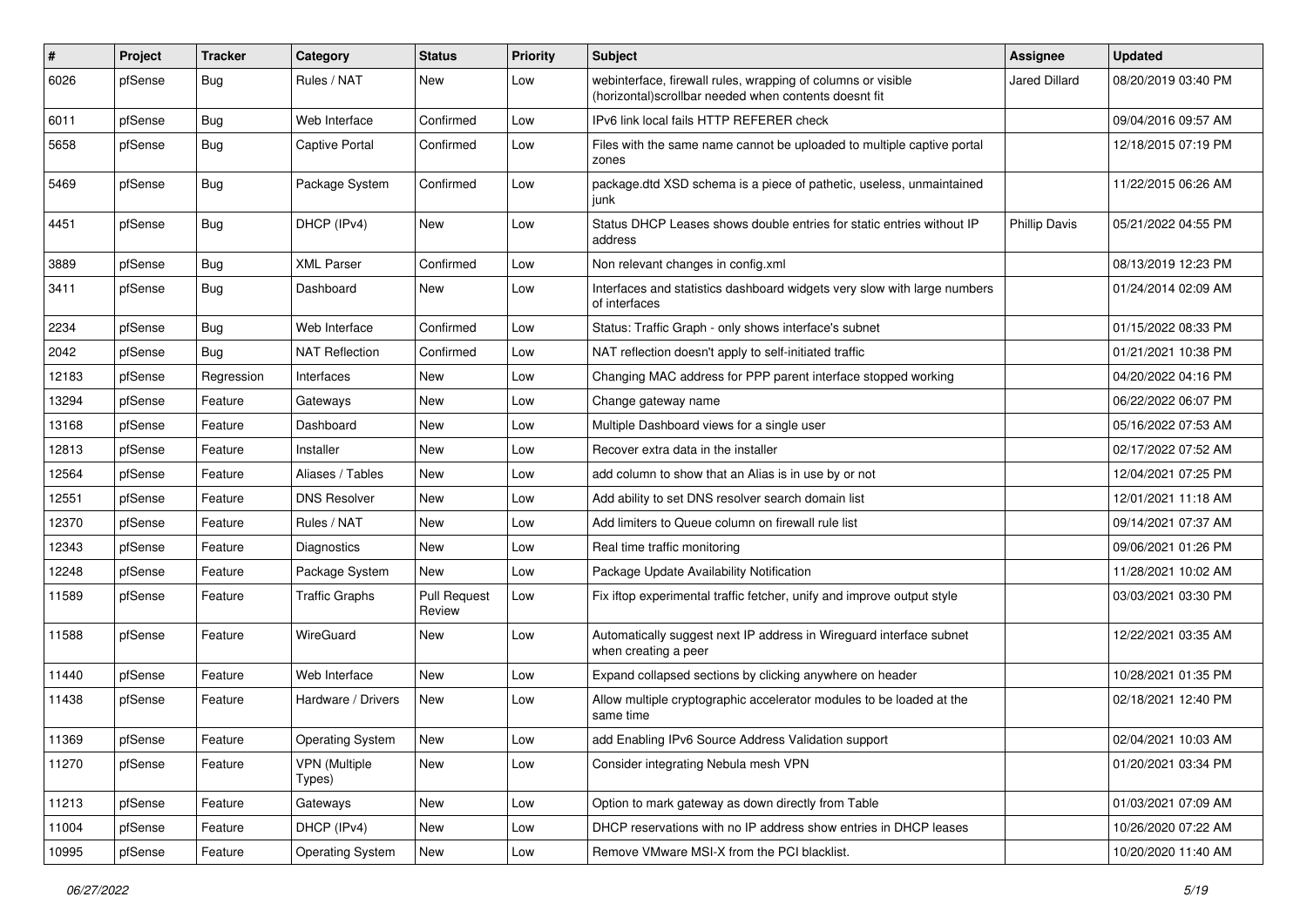| $\vert$ # | Project | <b>Tracker</b> | Category                 | <b>Status</b> | <b>Priority</b> | <b>Subject</b>                                                                     | Assignee      | <b>Updated</b>      |
|-----------|---------|----------------|--------------------------|---------------|-----------------|------------------------------------------------------------------------------------|---------------|---------------------|
| 10918     | pfSense | Feature        | Aliases / Tables         | <b>New</b>    | Low             | IP Aliases de-duplication                                                          |               | 12/13/2020 11:37 PM |
| 10395     | pfSense | Feature        | Dashboard                | <b>New</b>    | Low             | Add Dashboard System Information support for more PC Engines APU<br>boards         |               | 02/17/2022 01:02 AM |
| 10312     | pfSense | Feature        | Rules / NAT              | New           | Low             | Reordering of NAT rules without dragging                                           |               | 03/03/2020 07:28 AM |
| 10280     | pfSense | Feature        | Dashboard                | New           | Low             | <b>DHCP Leases widget</b>                                                          |               | 11/07/2020 09:18 PM |
| 10204     | pfSense | Feature        | Interfaces               | New           | Low             | Possible clarification of Track IPv6 Interface Subnet ID                           |               | 01/23/2020 01:04 PM |
| 10144     | pfSense | Feature        | Web Interface            | <b>New</b>    | Low             | Default Sort Order, DHCP Leases                                                    |               | 12/31/2019 06:47 PM |
| 9970      | pfSense | Feature        | Captive Portal           | <b>New</b>    | Low             | Captive Portal and SAML2 Integration                                               | Mauro Braggio | 10/12/2020 07:39 AM |
| 9718      | pfSense | Feature        | Diagnostics              | <b>New</b>    | Low             | Make diag_states_summary table sortable                                            |               | 10/06/2020 09:12 AM |
| 9717      | pfSense | Feature        | Web Interface            | New           | Low             | Search box for pfsense?                                                            |               | 07/05/2020 02:14 PM |
| 9293      | pfSense | Feature        | Web Interface            | <b>New</b>    | Low             | Provide WebUI message (banner) prior to login                                      |               | 08/14/2019 02:39 PM |
| 8532      | pfSense | Feature        | OpenVPN                  | New           | Low             | Ability to add metric to pushed routes                                             |               | 05/22/2018 07:45 AM |
| 8474      | pfSense | Feature        | <b>High Availability</b> | New           | Low             | Easier Conversion to HA Pair from Existing Non-HA Firewall                         |               | 04/19/2018 11:52 PM |
| 8458      | pfSense | Feature        | Dashboard                | New           | Low             | Allow reordering of interface widget                                               |               | 08/14/2019 10:52 AM |
| 8316      | pfSense | Feature        | Rules / NAT              | New           | Low             | expiration date when creating new rules                                            |               | 08/21/2019 09:11 AM |
| 7688      | pfSense | Feature        | Backup / Restore         | New           | Low             | AutoConfigBackup - Info Icon - username only                                       |               | 10/22/2017 10:46 AM |
| 7531      | pfSense | Feature        | Package System           | New           | Low             | pkg behavior when encountering invalid SSL certificate                             |               | 05/08/2017 06:57 PM |
| 7495      | pfSense | Feature        | <b>DNS Resolver</b>      | New           | Low             | Ability to set TTL for local for Unbound host overrides and dhcp leases            |               | 03/06/2018 09:46 AM |
| 7459      | pfSense | Feature        | Diagnostics              | <b>New</b>    | Low             | "Refresh" button for Diagnostics/Tables display                                    |               | 08/21/2019 09:27 AM |
| 7442      | pfSense | Feature        | Diagnostics              | New           | Low             | Suggestions for Diagnostics / ARP Table and Diagnostics / NDP Table                |               | 08/21/2019 09:27 AM |
| 7441      | pfSense | Feature        | DHCP (IPv4)              | <b>New</b>    | Low             | Display start/end times for Static Mapping leases on DHCP<br>Leases/DHCPv6 Leases  |               | 08/21/2019 10:48 AM |
| 7365      | pfSense | Feature        | Logging                  | <b>New</b>    | Low             | Pass firewall/filter rule set through logging for centralized loggers to key<br>on |               | 03/07/2017 10:44 AM |
| 7181      | pfSense | Feature        | Rules / NAT              | <b>New</b>    | Low             | Add Top and Add Bottom on Seperator                                                |               | 08/21/2019 08:55 AM |
| 7078      | pfSense | Feature        | OpenVPN                  | <b>New</b>    | Low             | Allow reordering of client specific overrides in OpenVPN                           |               | 11/21/2019 02:48 PM |
| 6842      | pfSense | Feature        | Package System           | New           | Low             | Package Manager progress bar should indicate overall progress                      |               | 08/21/2019 08:55 AM |
| 6608      | pfSense | Feature        | Backup / Restore         | <b>New</b>    | Low             | backup and restore dhcp                                                            |               | 07/13/2016 04:09 PM |
| 5567      | pfSense | Feature        | Dashboard                | <b>New</b>    | Low             | CARP status widget does not update in real time                                    |               | 08/20/2019 03:33 PM |
| 5307      | pfSense | Feature        | RRD Graphs               | New           | Low             | Add logarithmic scale option to RRD graphs                                         |               | 10/14/2015 07:37 AM |
| 4914      | pfSense | Feature        | Diagnostics              | New           | Low             | <b>Packet Capture Settings</b>                                                     |               | 08/20/2019 08:51 AM |
| 4724      | pfSense | Feature        | Captive Portal           | <b>New</b>    | Low             | Captive Portal Status Add Client Hostname                                          |               | 05/22/2015 08:38 AM |
| 4374      | pfSense | Feature        | <b>Notifications</b>     | New           | Low             | Add timestamps to notification e-mails                                             |               | 02/05/2015 12:43 AM |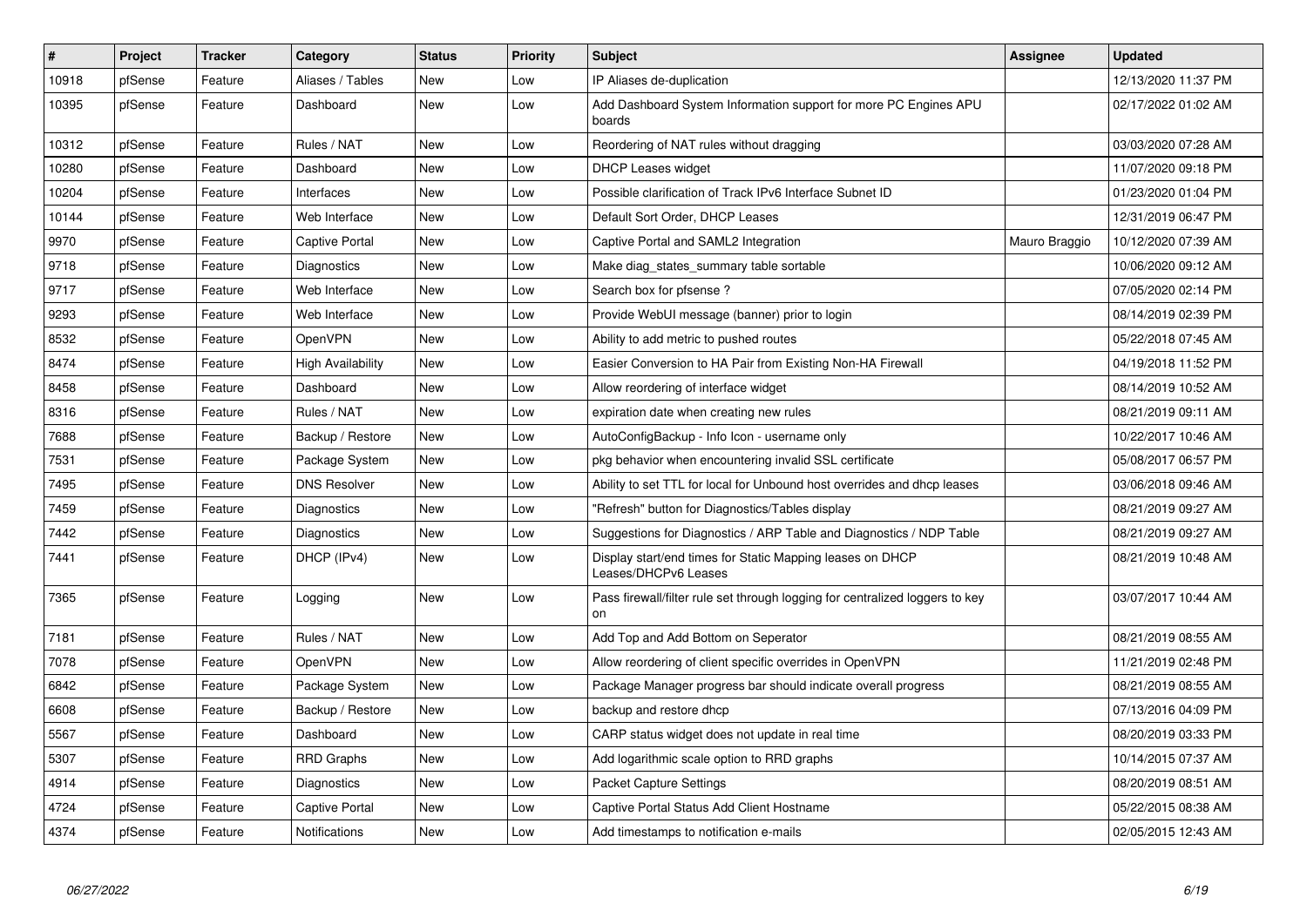| #     | Project | <b>Tracker</b> | Category                        | <b>Status</b>                 | <b>Priority</b> | <b>Subject</b>                                                                                                                     | <b>Assignee</b>         | <b>Updated</b>      |
|-------|---------|----------------|---------------------------------|-------------------------------|-----------------|------------------------------------------------------------------------------------------------------------------------------------|-------------------------|---------------------|
| 4234  | pfSense | Feature        | <b>IPsec</b>                    | Assigned                      | Low             | allow for strict user <> cn validation of mobile ipsec users when using<br>rsa+xauth                                               |                         | 01/24/2017 06:11 AM |
| 4195  | pfSense | Feature        | Aliases / Tables                | <b>New</b>                    | Low             | Aliases: sections                                                                                                                  |                         | 08/21/2019 11:01 AM |
| 4165  | pfSense | Feature        | Rules / NAT                     | <b>New</b>                    | Low             | Allow for security zones when defining interfaces and firewall rules.                                                              |                         | 02/06/2016 04:35 AM |
| 3943  | pfSense | Feature        | <b>Operating System</b>         | <b>New</b>                    | Low             | pf - divert-reply not implemented (usefull for haproxy)                                                                            |                         | 10/16/2014 06:42 PM |
| 3859  | pfSense | Feature        | Gateway Monitoring              | New                           | Low             | Make it possible to set the source IP address for gateway monitoring                                                               |                         | 11/06/2016 10:12 PM |
| 3162  | pfSense | Feature        | <b>PPP</b> Interfaces           | <b>New</b>                    | Low             | <b>MLPPP Status of connections</b>                                                                                                 |                         | 08/20/2019 10:20 AM |
| 2545  | pfSense | Feature        | Captive Portal                  | New                           | Low             | CaptivePortal: Custom "Re-authenticate every x minutes"                                                                            |                         | 07/08/2012 05:21 PM |
| 2357  | pfSense | Feature        | Interfaces                      | <b>New</b>                    | Low             | Support Dual Stack Lite                                                                                                            |                         | 05/13/2014 09:39 PM |
| 2323  | pfSense | Feature        | DHCP (IPv4)                     | <b>New</b>                    | Low             | GUI doesn't allow to configure DHCP server to serve IP addresses<br>belonging to subnets wich are not associated with an interface |                         | 08/19/2019 10:27 AM |
| 1219  | pfSense | Feature        | Developer Tools                 | <b>New</b>                    | Low             | Ship DTRACE enabled kernels in the images                                                                                          |                         | 07/26/2017 03:14 AM |
| 628   | pfSense | Feature        | Web Interface                   | <b>New</b>                    | Low             | Ability to specify listen IP address of management services (SSH, web<br>interface)                                                |                         | 07/09/2021 01:21 PM |
| 290   | pfSense | Feature        | Multi-WAN                       | <b>New</b>                    | Low             | Add Multi-WAN awareness to UPnP                                                                                                    |                         | 01/06/2016 05:24 PM |
| 84    | pfSense | Feature        | Web Interface                   | New                           | Low             | Nightly Filter Summary E-Mail                                                                                                      | Jim Pingle              | 04/03/2010 06:22 PM |
| 11508 | pfSense | Todo           | Web Interface                   | <b>Pull Request</b><br>Review | Low             | Update SimplePie to to v1.5.6                                                                                                      |                         | 02/23/2021 07:23 AM |
| 10464 | pfSense | Todo           | Upgrade                         | <b>New</b>                    | Low             | Disallow package updates when a system update is available                                                                         |                         | 04/21/2022 12:39 PM |
| 8743  | pfSense | Todo           | Gateways                        | <b>New</b>                    | Low             | Gateway Groups page should list gateways in tier order                                                                             |                         | 08/14/2019 12:16 PM |
| 6697  | pfSense | Todo           | Web Interface                   | New                           | Low             | White squares around the numeric values in the Status / Queues page                                                                | Jared Dillard           | 08/15/2016 03:19 AM |
| 6390  | pfSense | Todo           | Dashboard                       | New                           | Low             | Autoscale from Traffic Graph not correct size (big graphs)                                                                         |                         | 05/23/2016 01:38 PM |
| 5480  | pfSense | Todo           | Web Interface                   | <b>New</b>                    | Low             | inconsistent display of default values in fields                                                                                   | Jared Dillard           | 03/01/2016 04:59 PM |
| 13303 | pfSense | <b>Bug</b>     | Dynamic DNS                     | <b>New</b>                    | Normal          | DynDNS - DNSExit no longer working                                                                                                 | Koen Zomers             | 06/26/2022 07:18 PM |
| 13301 | pfSense | <b>Bug</b>     | <b>IPsec</b>                    | <b>Pull Request</b><br>Review | Normal          | Bug #13239 = $(?)$ = #12645 appease not fixed - ipv6 based ipsec vpn<br>tunnel bug found with fqdn remote host                     |                         | 06/25/2022 05:41 AM |
| 13298 | pfSense | <b>Bug</b>     | Dynamic DNS                     | <b>Pull Request</b><br>Review | Normal          | Dynv6 does not check response code when updating                                                                                   | Tiago Beling<br>d'Avila | 06/24/2022 07:47 AM |
| 13295 | pfSense | <b>Bug</b>     | <b>Gateway Monitoring</b>       | <b>Pull Request</b><br>Review | Normal          | Incorrect function parameters for "get_dpinger_status()" call in<br>`awlb.inc`                                                     |                         | 06/24/2022 07:25 AM |
| 13288 | pfSense | Bug            | Configuration<br><b>Backend</b> | <b>New</b>                    | Normal          | Encode FreeRADIUS Custom Options                                                                                                   |                         | 06/20/2022 10:36 AM |
| 13280 | pfSense | <b>Bug</b>     | Unknown                         | <b>New</b>                    | Normal          | Entries duplicated in /boot/loader.conf                                                                                            |                         | 06/19/2022 11:11 AM |
| 13279 | pfSense | <b>Bug</b>     | Interfaces                      | New                           | Normal          | DHCP config override affects Gateway installation.                                                                                 |                         | 06/17/2022 07:25 AM |
| 13277 | pfSense | Bug            | <b>IGMP Proxy</b>               | New                           | Normal          | IGMP Proxy webConfigurator Page Always Produces Error                                                                              |                         | 06/16/2022 07:50 PM |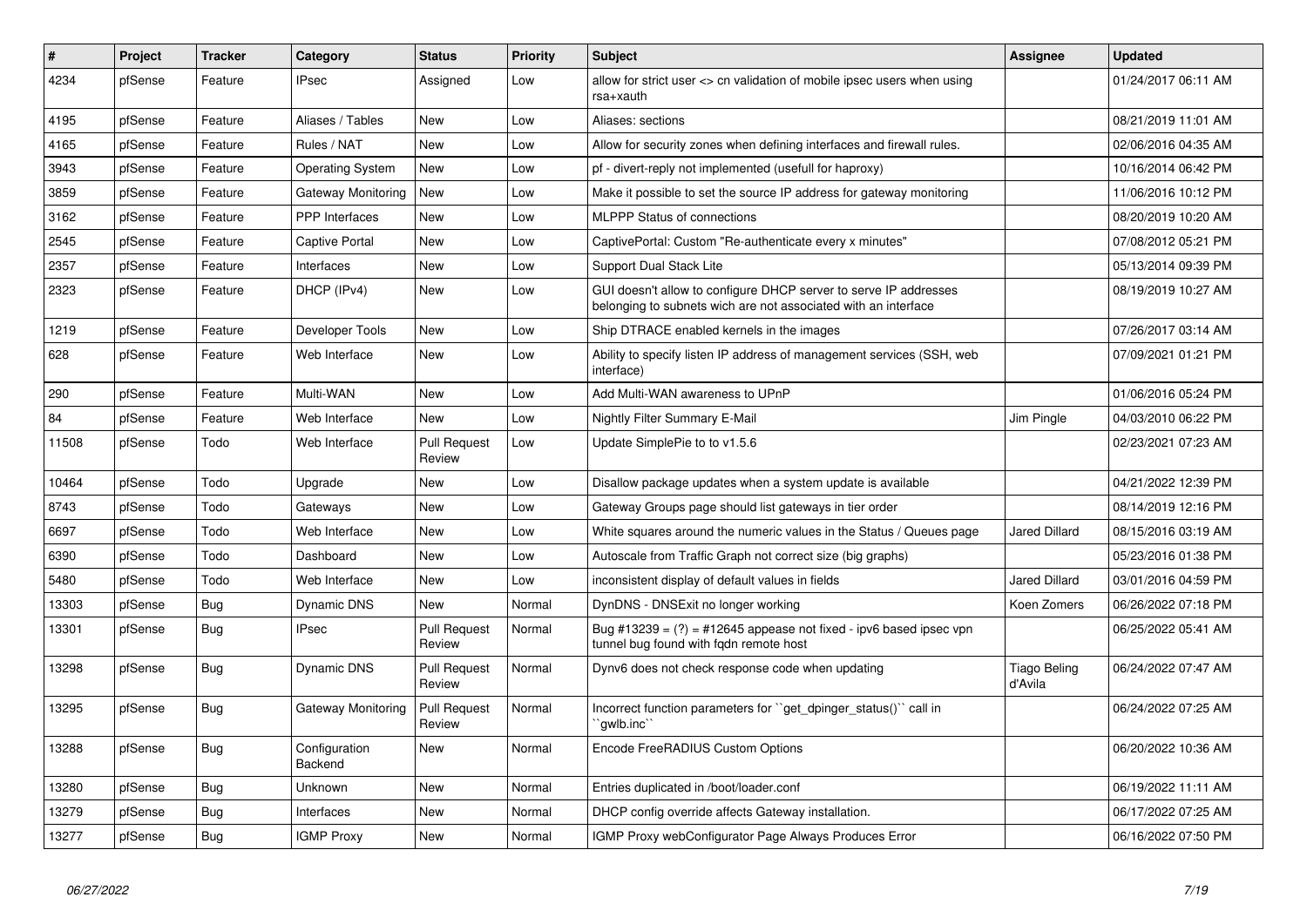| $\#$  | Project | <b>Tracker</b> | Category            | <b>Status</b>                 | <b>Priority</b> | Subject                                                                                                     | <b>Assignee</b>        | <b>Updated</b>      |
|-------|---------|----------------|---------------------|-------------------------------|-----------------|-------------------------------------------------------------------------------------------------------------|------------------------|---------------------|
| 13276 | pfSense | Bug            | <b>IGMP Proxy</b>   | New                           | Normal          | IGMP Proxy Error Message for Logging Links to System Log Instead of<br>Routing Log                          |                        | 06/16/2022 07:48 PM |
| 13273 | pfSense | Bug            | DHCP (IPv4)         | New                           | Normal          | dhclient can use conflicting recorded leases                                                                |                        | 06/14/2022 11:07 AM |
| 13267 | pfSense | Bug            | OpenVPN             | New                           | Normal          | dpinger continues to run on OpenVPN gateway after OpenVPN service is<br>stopped.                            |                        | 06/12/2022 02:49 PM |
| 13254 | pfSense | Bug            | <b>DNS Resolver</b> | <b>New</b>                    | Normal          | DNS resolver does not update "unbound.conf" file during link down<br>events                                 |                        | 06/08/2022 07:55 AM |
| 13253 | pfSense | <b>Bug</b>     | DHCP (IPv6)         | New                           | Normal          | 'dhcp6c'' is not restarted when applying settings when multiple WANs<br>are configured for DHCP6            |                        | 06/06/2022 02:58 PM |
| 13252 | pfSense | Bug            | Upgrade             | New                           | Normal          | reduce frequency of php-fpm socket connection attempts from<br>check reload status                          |                        | 06/12/2022 11:11 AM |
| 13249 | pfSense | <b>Bug</b>     | Console Menu        | <b>New</b>                    | Normal          | Running playback comands multiple times results in PHP error                                                |                        | 06/06/2022 07:02 AM |
| 13243 | pfSense | <b>Bug</b>     | OpenVPN             | <b>Pull Request</b><br>Review | Normal          | OpenVPN status for multi-user VPN shows info icon to display RADIUS<br>rules when there are none to display | Marcos<br>Mendoza      | 06/19/2022 05:53 PM |
| 13240 | pfSense | <b>Bug</b>     | Rules / NAT         | <b>New</b>                    | Normal          | Dynamic NPt entry UI has a couple quirks                                                                    |                        | 06/02/2022 09:32 PM |
| 13237 | pfSense | <b>Bug</b>     | DHCP (IPv6)         | <b>New</b>                    | Normal          | dhcp6c script cannot be executed safely                                                                     |                        | 06/01/2022 11:20 AM |
| 13228 | pfSense | <b>Bug</b>     | Interfaces          | New                           | Normal          | Recovering interface gateway may not be added back into gateway<br>groups and rules when expected           | Jim Pingle             | 05/28/2022 01:14 PM |
| 13226 | pfSense | <b>Bug</b>     | Captive Portal      | Confirmed                     | Normal          | Captive Portal doesn't disconnect established OpenVPN link                                                  | Reid Linnemann         | 05/30/2022 10:38 AM |
| 13225 | pfSense | <b>Bug</b>     | Interfaces          | New                           | Normal          | Bridges with QinQ interfaces not properly set up at boot                                                    | <b>Viktor Gurov</b>    | 05/27/2022 08:19 AM |
| 13224 | pfSense | Bug            | Notifications       | <b>New</b>                    | Normal          | Email notification flood when UPS (NUT) and WAN send notifications                                          |                        | 05/27/2022 01:58 AM |
| 13222 | pfSense | <b>Bug</b>     | UPnP/NAT-PMP        | New                           | Normal          | CARP IP does not listen for NAT-PMP packets                                                                 |                        | 05/26/2022 02:28 PM |
| 13218 | pfSense | <b>Bug</b>     | Interfaces          | <b>Pull Request</b><br>Review | Normal          | GIF-based interface MTU is assigned to parent interface on boot when<br>parent interface is a LAGG          | <b>Viktor Gurov</b>    | 05/27/2022 05:25 AM |
| 13217 | pfSense | <b>Bug</b>     | DHCP (IPv4)         | <b>New</b>                    | Normal          | dhclient using default pid file location which does not exist                                               | <b>Viktor Gurov</b>    | 05/26/2022 08:09 AM |
| 13215 | pfSense | <b>Bug</b>     | Captive Portal      | Assigned                      | Normal          | Allowed MAC/IP/Hostname traffic counts for authorized users                                                 | Reid Linnemann         | 05/31/2022 05:31 PM |
| 13167 | pfSense | <b>Bug</b>     | Dynamic DNS         | New                           | Normal          | phpDynDNS: DigitalOcean ddns update fails (bad request, invalid<br>character '-' in request_id)             |                        | 06/16/2022 09:30 PM |
| 13158 | pfSense | <b>Bug</b>     | Web Interface       | New                           | Normal          | Input validation error when applying limiter changes                                                        |                        | 05/14/2022 05:32 PM |
| 13102 | pfSense | <b>Bug</b>     | <b>IPsec</b>        | New                           | Normal          | Deleting an IPSec tunnel doesn't destroy the SA (SADs/SPDs), causes<br>crash in status_ipsec.php            | Viktor Gurov           | 05/20/2022 01:07 PM |
| 13093 | pfSense | Bug            | Authentication      | In Progress                   | Normal          | LDAP authentication fails with extended query and RFC2307 group<br>lookups enabled                          | <b>Chris Linstruth</b> | 05/31/2022 07:20 AM |
| 13090 | pfSense | <b>Bug</b>     | OpenVPN             | New                           | Normal          | OpenVPN: do not use legacy deprecated netbios settings                                                      | Jim Pingle             | 04/22/2022 11:19 AM |
| 13089 | pfSense | Bug            | OpenVPN             | New                           | Normal          | OpenVPN: fix some netbios options were preserved even if teh Netbios<br>option was unchecked                | Jim Pingle             | 04/22/2022 11:06 AM |
| 13088 | pfSense | <b>Bug</b>     | OpenVPN             | New                           | Normal          | OpenVPN Client Overrides: properly hide/show form fields                                                    | Jim Pingle             | 06/08/2022 09:15 AM |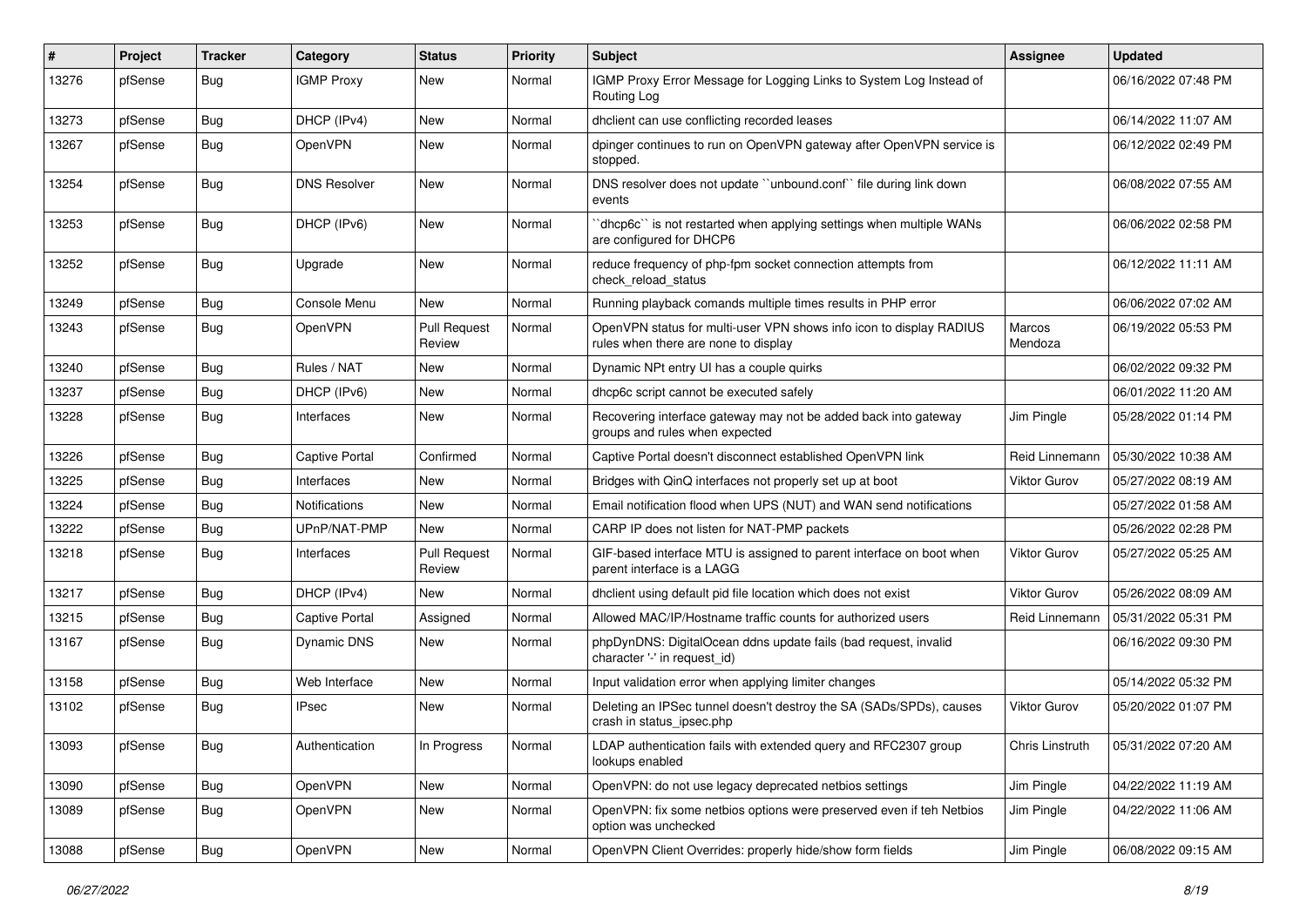| ∦     | Project | <b>Tracker</b> | Category                                        | <b>Status</b>                 | <b>Priority</b> | <b>Subject</b>                                                                                           | <b>Assignee</b> | <b>Updated</b>      |
|-------|---------|----------------|-------------------------------------------------|-------------------------------|-----------------|----------------------------------------------------------------------------------------------------------|-----------------|---------------------|
| 13087 | pfSense | Bug            | OpenVPN                                         | New                           | Normal          | OpenVPN Server: hide WINS servers list when netbios option is<br>unchecked while WINS servers is checked |                 | 04/22/2022 10:29 AM |
| 13076 | pfSense | Bug            | Gateway Monitoring                              | New                           | Normal          | Marking a gateway as down does not affect IPsec entries using gateway<br>groups                          |                 | 06/03/2022 10:32 AM |
| 13068 | pfSense | <b>Bug</b>     | Aliases / Tables                                | <b>New</b>                    | Normal          | Error loading rules when URL Table IPs content is empty                                                  |                 | 04/17/2022 09:07 PM |
| 13067 | pfSense | Bug            | <b>FilterDNS</b>                                | <b>New</b>                    | Normal          | filterdns resolve interval is twice the intended value                                                   |                 | 04/17/2022 07:45 PM |
| 13051 | pfSense | Bug            | <b>Traffic Shaper</b><br>(ALTQ)                 | <b>New</b>                    | Normal          | Firewall traffic shaper by interface selection unknow                                                    |                 | 04/12/2022 07:03 AM |
| 13046 | pfSense | Bug            | Rules / NAT                                     | New                           | Normal          | Floating rule applied to IPv6 interface with a SLAAC DHCPv6 gateway<br>reports error on boot             |                 | 04/11/2022 09:50 AM |
| 13014 | pfSense | Bug            | <b>IPsec</b>                                    | New                           | Normal          | Charon.vici can get in a bad state                                                                       | Mateusz Guzik   | 05/24/2022 05:05 PM |
| 13003 | pfSense | Bug            | Hardware / Drivers                              | <b>New</b>                    | Normal          | Malicious Driver Detection event on ixl driver                                                           |                 | 06/25/2022 05:00 PM |
| 12960 | pfSense | <b>Bug</b>     | Installer                                       | <b>New</b>                    | Normal          | VGA installer image defaults to serial console, serial console is default in<br><b>GUI settings</b>      |                 | 05/10/2022 03:19 PM |
| 12959 | pfSense | <b>Bug</b>     | DHCP (IPv4)                                     | Feedback                      | Normal          | dhcplease process wrongly update host file if client-hostname is empty                                   |                 | 03/28/2022 10:26 AM |
| 12950 | pfSense | <b>Bug</b>     | Routing                                         | New                           | Normal          | OpenVPN as default gateway does not get set at boot time                                                 |                 | 04/09/2022 05:46 PM |
| 12947 | pfSense | <b>Bug</b>     | DHCP (IPv6)                                     | New                           | Normal          | DHCP6 client does not take any action if the interface IPv6 address<br>changes during renewal            |                 | 06/26/2022 07:44 PM |
| 12942 | pfSense | Bug            | Gateways                                        | <b>New</b>                    | Normal          | Code to kill states for old gateway when reconnecting an interface is<br>incorrect                       | Jim Pingle      | 03/22/2022 01:25 PM |
| 12938 | pfSense | <b>Bug</b>     | <b>IPv6 Router</b><br>Advertisements<br>(RADVD) | <b>New</b>                    | Normal          | MaxRtrAdvInterval would allow stale DNS servers to be deleted faster                                     |                 | 03/12/2022 09:37 AM |
| 12927 | pfSense | <b>Bug</b>     | OpenVPN                                         | New                           | Normal          | OpenVPN with OCSP enabled allows connections with revoked<br>certificates                                |                 | 03/24/2022 08:22 AM |
| 12926 | pfSense | Bug            | Interfaces                                      | Feedback                      | Normal          | Changing LAGG type on CARP interfaces makes VIPs go to an "init"<br>State                                |                 | 03/10/2022 10:52 AM |
| 12922 | pfSense | Bug            | DHCP (IPv4)                                     | New                           | Normal          | Classless static routes received on DHCP WAN can override chosen<br>default gateway                      |                 | 03/28/2022 10:08 AM |
| 12920 | pfSense | Bug            | Gateway Monitoring                              | <b>Pull Request</b><br>Review | Normal          | Gateway behavior differs when the gateway does not exist in config.xml                                   | Viktor Gurov    | 06/12/2022 01:27 PM |
| 12905 | pfSense | Bug            | Web Interface                                   | New                           | Normal          | Add VLAN Re-assignment to Import Interface Mismatch Wizard                                               |                 | 03/07/2022 08:05 AM |
| 12888 | pfSense | Bug            | Rules / NAT                                     | New                           | Normal          | pfSense sends un-NATed packets during OpenVPN startup                                                    |                 | 03/01/2022 03:13 PM |
| 12878 | pfSense | <b>Bug</b>     | <b>Traffic Shaper</b><br>(ALTQ)                 | Incomplete                    | Normal          | Traffic shaping by interface, route queue bandwidth inbound, out by a<br>large factor.                   |                 | 06/06/2022 07:03 AM |
| 12877 | pfSense | Bug            | Dynamic DNS                                     | Feedback                      | Normal          | Cloudflare DynDNS fails to update more than two addresses                                                |                 | 05/29/2022 06:56 PM |
| 12875 | pfSense | <b>Bug</b>     | Package System                                  | New                           | Normal          | Import zabbix-agent6 and zabbix-proxy6 from FreeBSD Ports                                                |                 | 05/28/2022 06:50 PM |
| 12857 | pfSense | Bug            | Gateways                                        | New                           | Normal          | Firewall gateway goes away when making changes to Bridge0 device                                         |                 | 02/27/2022 11:20 AM |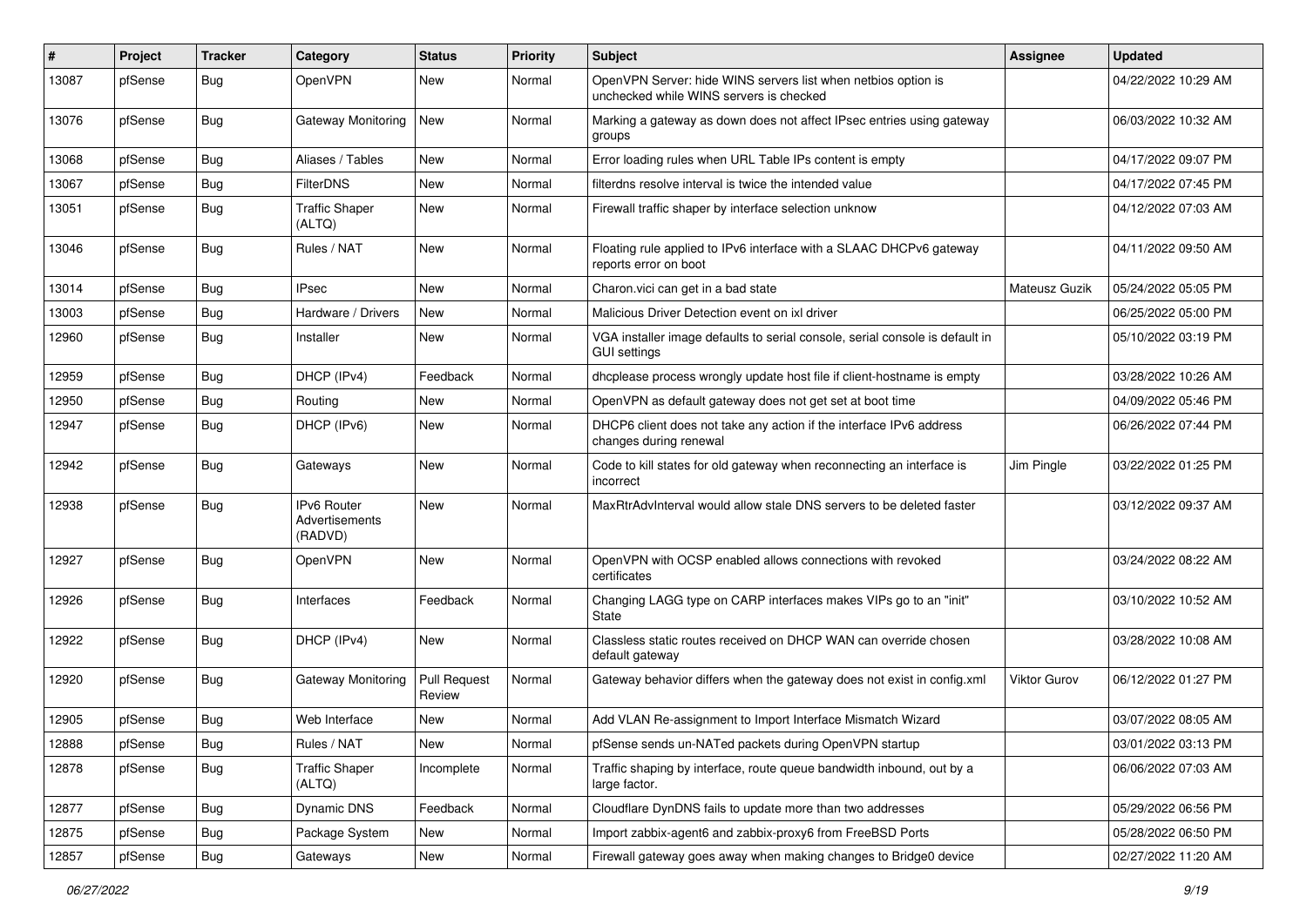| $\pmb{\#}$ | Project | <b>Tracker</b> | Category                            | <b>Status</b>                 | Priority | Subject                                                                                                                | Assignee              | <b>Updated</b>      |
|------------|---------|----------------|-------------------------------------|-------------------------------|----------|------------------------------------------------------------------------------------------------------------------------|-----------------------|---------------------|
| 12849      | pfSense | <b>Bug</b>     | <b>Operating System</b>             | New                           | Normal   | pfsync kernel crash on reboot                                                                                          | Mateusz Guzik         | 02/22/2022 02:02 PM |
| 12829      | pfSense | Bug            | <b>Traffic Shaper</b><br>(Limiters) | Feedback                      | Normal   | Dummynet kernel module fails to load after upgrade.                                                                    |                       | 03/17/2022 09:26 AM |
| 12828      | pfSense | Bug            | Wireless                            | New                           | Normal   | pfSense keeps crashing (Fatal trap 12: page fault while in kernel mode)                                                |                       | 02/21/2022 07:55 AM |
| 12823      | pfSense | <b>Bug</b>     | DHCP (IPv6)                         | New                           | Normal   | Multiple DHCP6 WAN connections PPPoE interface 'defached' status                                                       |                       | 02/18/2022 05:39 AM |
| 12811      | pfSense | Bug            | Gateway Monitoring                  | New                           | Normal   | Services are not restarted when PPP interfaces connect                                                                 | Jim Pingle            | 05/31/2022 05:34 PM |
| 12797      | pfSense | Bug            | UPnP/NAT-PMP                        | New                           | Normal   | UPnP+STUN forms invalid outbound NAT rules using the external<br>address discovered from STUN                          |                       | 02/15/2022 01:01 PM |
| 12796      | pfSense | <b>Bug</b>     | Upgrade                             | Confirmed                     | Normal   | 2.5.2 -> 2.6.0 upgrade segfaults if certain packages are installed.                                                    |                       | 05/24/2022 07:43 AM |
| 12774      | pfSense | <b>Bug</b>     | Backup / Restore                    | <b>New</b>                    | Normal   | Picture widget image is not saved in backup                                                                            |                       | 04/04/2022 04:48 AM |
| 12764      | pfSense | Bug            | Gateways                            | New                           | Normal   | VTI gateway status is pending after assigning the VTI interface                                                        |                       | 02/07/2022 05:41 AM |
| 12762      | pfSense | Bug            | <b>IPsec</b>                        | New                           | Normal   | IPsec keep alive check ignores Child SA Start Action                                                                   | Viktor Gurov          | 02/07/2022 11:21 AM |
| 12747      | pfSense | Bug            | Logging                             | New                           | Normal   | System log is filled by sshguard                                                                                       |                       | 05/03/2022 03:08 AM |
| 12740      | pfSense | <b>Bug</b>     | FreeBSD                             | Incomplete                    | Normal   | panic: esp input cb: Unexpected address family                                                                         |                       | 01/27/2022 01:19 PM |
| 12737      | pfSense | <b>Bug</b>     | Certificates                        | <b>New</b>                    | Normal   | CApath is not defined by default in curl                                                                               |                       | 05/17/2022 02:30 PM |
| 12730      | pfSense | Bug            | Captive Portal                      | New                           | Normal   | RADIUS accounting does not work if WAN is down                                                                         |                       | 01/26/2022 05:13 AM |
| 12726      | pfSense | <b>Bug</b>     | Authentication                      | New                           | Normal   | LDAP select container button auto populate                                                                             |                       | 01/25/2022 01:48 PM |
| 12720      | pfSense | <b>Bug</b>     | Rules / NAT                         | <b>Pull Request</b><br>Review | Normal   | Hide the "tag" field on non-floating tabs                                                                              | <b>Viktor Gurov</b>   | 01/24/2022 03:11 PM |
| 12715      | pfSense | Bug            | Authentication                      | New                           | Normal   | Long system startup time when LDAP is configured and unavailable<br>during startup.                                    | Christian<br>McDonald | 01/24/2022 05:50 AM |
| 12708      | pfSense | <b>Bug</b>     | Aliases / Tables                    | <b>New</b>                    | Normal   | alias with non resolving DNS entry breaks underlying pf table                                                          |                       | 02/20/2022 06:13 PM |
| 12705      | pfSense | <b>Bug</b>     | IPsec                               | Incomplete                    | Normal   | ECDSA certificate does not work for IPSec VPN phase 1                                                                  |                       | 01/24/2022 03:22 PM |
| 12673      | pfSense | <b>Bug</b>     | Dashboard                           | <b>Pull Request</b><br>Review | Normal   | Firewall Logs Widget fails to update at intervals below 5 seconds.                                                     | <b>Viktor Gurov</b>   | 05/17/2022 02:20 PM |
| 12648      | pfSense | Bug            | Captive Portal                      | New                           | Normal   | Undocumented variables 'listenporthttp' and 'listenporthttps'                                                          |                       | 12/28/2021 10:44 AM |
| 12612      | pfSense | Bug            | <b>DNS Resolver</b>                 | New                           | Normal   | DNS Resolver is restarted during every "rc.newwanip" event                                                             |                       | 06/03/2022 07:13 AM |
| 12563      | pfSense | <b>Bug</b>     | OpenVPN                             | New                           | Normal   | OpenVPN server doesn't support Framed-IPv6-Address RADIUS attribute                                                    |                       | 12/03/2021 11:19 AM |
| 12552      | pfSense | <b>Bug</b>     | OpenVPN                             | <b>New</b>                    | Normal   | "Pull DNS" option within OpenVPN client does not cause pfSense to use<br>DNS servers assigned by remote OpenVPN server |                       | 12/08/2021 08:45 AM |
| 12547      | pfSense | Bug            | <b>Operating System</b>             | Feedback                      | Normal   | unsheduled system reboot/crash                                                                                         | <b>Mateusz Guzik</b>  | 12/01/2021 01:20 PM |
| 12543      | pfSense | <b>Bug</b>     | Web Interface                       | Feedback                      | Normal   | Deleteing a Outbound NAT rule gave me an empty rule and displayed php<br>error in UI.                                  |                       | 02/14/2022 04:36 AM |
| 12542      | pfSense | Bug            | Virtual IP Addresses                | New                           | Normal   | Cannot assign a same IPv6 Link-Local address to different interfaces                                                   |                       | 11/25/2021 01:41 AM |
| 12519      | pfSense | <b>Bug</b>     | Authentication                      | New                           | Normal   | Fail authentication using special character in password via the LDAP<br>connector                                      |                       | 11/12/2021 07:39 AM |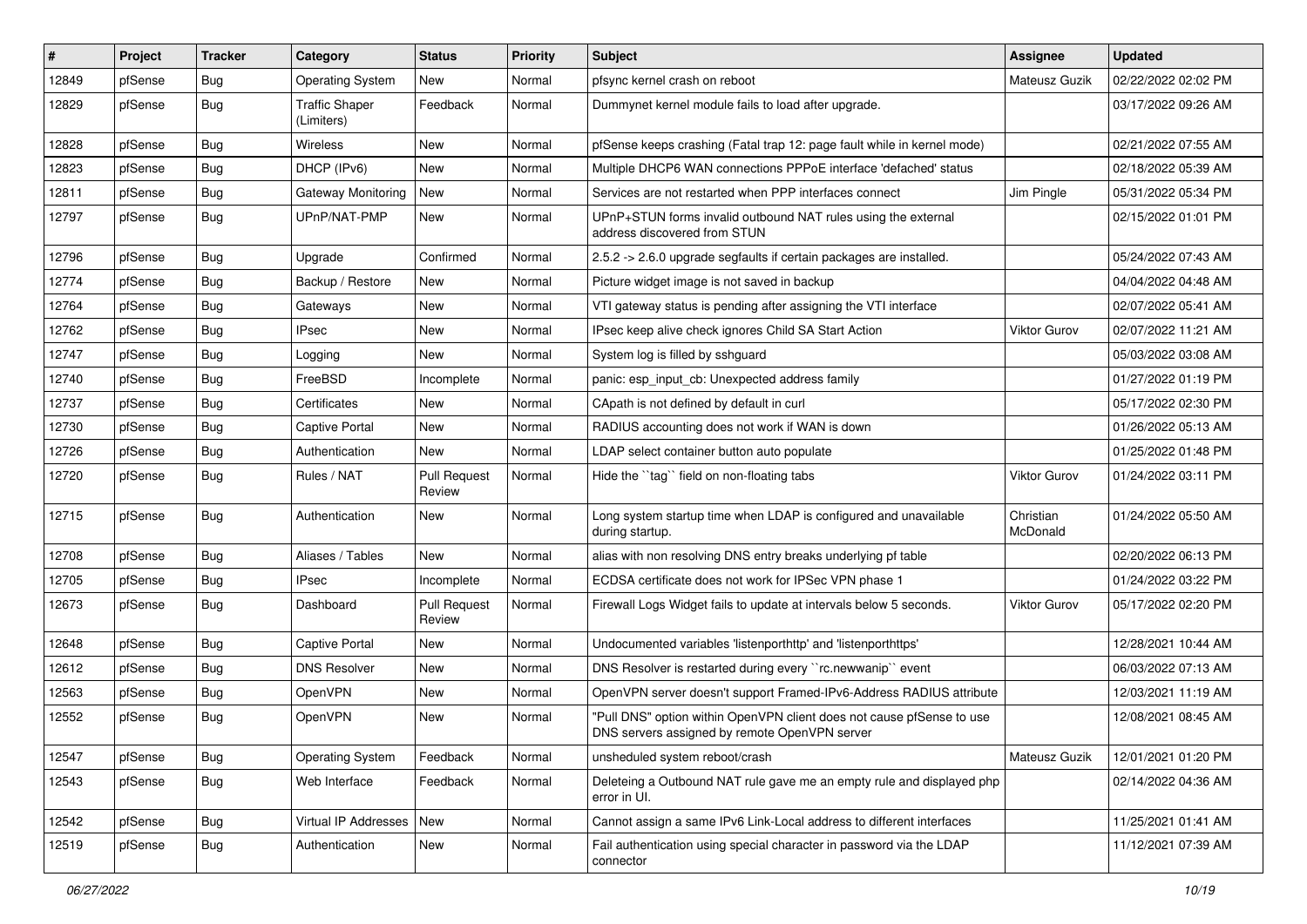| $\#$  | Project | <b>Tracker</b> | Category                    | <b>Status</b>                 | <b>Priority</b> | <b>Subject</b>                                                                                                                   | Assignee             | <b>Updated</b>      |
|-------|---------|----------------|-----------------------------|-------------------------------|-----------------|----------------------------------------------------------------------------------------------------------------------------------|----------------------|---------------------|
| 12509 | pfSense | <b>Bug</b>     | <b>OpenVPN</b>              | <b>New</b>                    | Normal          | Deffered authentication does not work with auth-gen-token external-auth<br>or pusk "auth-token"                                  |                      | 11/08/2021 04:01 AM |
| 12508 | pfSense | <b>Bug</b>     | <b>DHCP Relay</b>           | <b>New</b>                    | Normal          | DHCP Relay over VPN                                                                                                              |                      | 11/06/2021 11:25 AM |
| 12504 | pfSense | Bug            | Interfaces                  | <b>New</b>                    | Normal          | BCM57412 NetXtreme-E 10Gb RDMA Ethernet controller issue                                                                         |                      | 11/05/2021 04:51 AM |
| 12483 | pfSense | <b>Bug</b>     | Configuration<br>Backend    | <b>New</b>                    | Normal          | GUI creates inconsistent config.xml                                                                                              |                      | 10/23/2021 06:48 AM |
| 12467 | pfSense | <b>Bug</b>     | <b>Captive Portal</b>       | <b>New</b>                    | Normal          | CP error on client disconnect after reboot                                                                                       |                      | 10/17/2021 05:35 AM |
| 12464 | pfSense | <b>Bug</b>     | Logging                     | <b>Pull Request</b><br>Review | Normal          | Syslog Auth messages are sent as Emergency Level                                                                                 |                      | 05/17/2022 02:20 PM |
| 12451 | pfSense | Bug            | <b>Virtual IP Addresses</b> | New                           | Normal          | deleteVIP() does not check RFC2136 Update Source                                                                                 |                      | 10/13/2021 10:06 AM |
| 12436 | pfSense | <b>Bug</b>     | PPPoE Server                | <b>New</b>                    | Normal          | Pppoe server config gui does not allow setting of chap authentication, and<br>sets the network start address for allocation to 0 |                      | 10/21/2021 08:15 AM |
| 12421 | pfSense | Bug            | Rules / NAT                 | <b>New</b>                    | Normal          | IPV6 limiter bug                                                                                                                 |                      | 10/02/2021 08:44 AM |
| 12401 | pfSense | <b>Bug</b>     | <b>Traffic Graphs</b>       | <b>New</b>                    | Normal          | Traffic graphs with untagged and tagged VLAN on same interface                                                                   |                      | 09/23/2021 09:18 PM |
| 12385 | pfSense | Bug            | Virtual IP Addresses        | <b>Pull Request</b><br>Review | Normal          | deleteVIP() does not check 1:1 NAT and Outbound NAT rules                                                                        | <b>Viktor Gurov</b>  | 05/17/2022 02:21 PM |
| 12357 | pfSense | Bug            | Captive Portal              | <b>New</b>                    | Normal          | Captive Portal popup Logout button loads full login page in popup when<br>clicked                                                |                      | 10/27/2021 12:10 PM |
| 12335 | pfSense | <b>Bug</b>     | <b>IPsec</b>                | New                           | Normal          | <b>IPsec DNS inefficiency</b>                                                                                                    | Jim Pingle           | 04/26/2022 07:50 AM |
| 12283 | pfSense | <b>Bug</b>     | Authentication              | <b>New</b>                    | Normal          | LDAP/RADIUS authentication servers configuration does not allow source<br>IP address to be specified                             |                      | 08/20/2021 01:15 AM |
| 12259 | pfSense | Bug            | <b>Operating System</b>     | <b>New</b>                    | Normal          | Intel em NICs Suffering Performance Degradation on FreeBSD12                                                                     |                      | 02/25/2022 09:28 PM |
| 12249 | pfSense | <b>Bug</b>     | Backup / Restore            | <b>New</b>                    | Normal          | HAProxy causing failed ACB backups                                                                                               |                      | 11/15/2021 11:58 PM |
| 12225 | pfSense | Bug            | Authentication              | <b>Pull Request</b><br>Review | Normal          | Group membership field is not needed for remote groups                                                                           | <b>Viktor Gurov</b>  | 05/17/2022 02:21 PM |
| 12144 | pfSense | Bug            | <b>Operating System</b>     | In Progress                   | Normal          | Bug in "df -t" filtering if two filesystems use the same mountpoint                                                              | <b>Mateusz Guzik</b> | 09/10/2021 10:07 AM |
| 12122 | pfSense | Bug            | Web Interface               | New                           | Normal          | Perform greedy actions asychronously                                                                                             |                      | 07/10/2021 01:10 PM |
| 12095 | pfSense | Bug            | Authentication              | <b>New</b>                    | Normal          | Memory leak in pcscd                                                                                                             |                      | 06/01/2022 01:01 PM |
| 12079 | pfSense | <b>Bug</b>     | <b>IGMP Proxy</b>           | <b>New</b>                    | Normal          | IGMPProxy: kernel panic, Sleeping thread owns a non-sleepable lock                                                               | <b>Mateusz Guzik</b> | 05/10/2022 03:14 PM |
| 12056 | pfSense | <b>Bug</b>     | Logging                     | <b>New</b>                    | Normal          | Filterlog says "Unknown Option %u"                                                                                               |                      | 06/18/2021 05:51 AM |
| 11960 | pfSense | <b>Bug</b>     | Gateway Monitoring          | Feedback                      | Normal          | Gateway Monitoring Traffic Goes Out Default Gateway                                                                              |                      | 12/20/2021 05:43 AM |
| 11953 | pfSense | <b>Bug</b>     | <b>IGMP Proxy</b>           | New                           | Normal          | XG-1541 crashes when igmpproxy is enabled and network interfaces<br>status change                                                |                      | 05/24/2021 04:55 PM |
| 11925 | pfSense | <b>Bug</b>     | <b>OpenVPN</b>              | <b>New</b>                    | Normal          | Calling-Station-Id always set to WAN IP                                                                                          |                      | 05/14/2021 09:27 AM |
| 11872 | pfSense | Bug            | Interfaces                  | New                           | Normal          | gif interfaces reporting incorrect traffic counters                                                                              |                      | 12/30/2021 04:00 AM |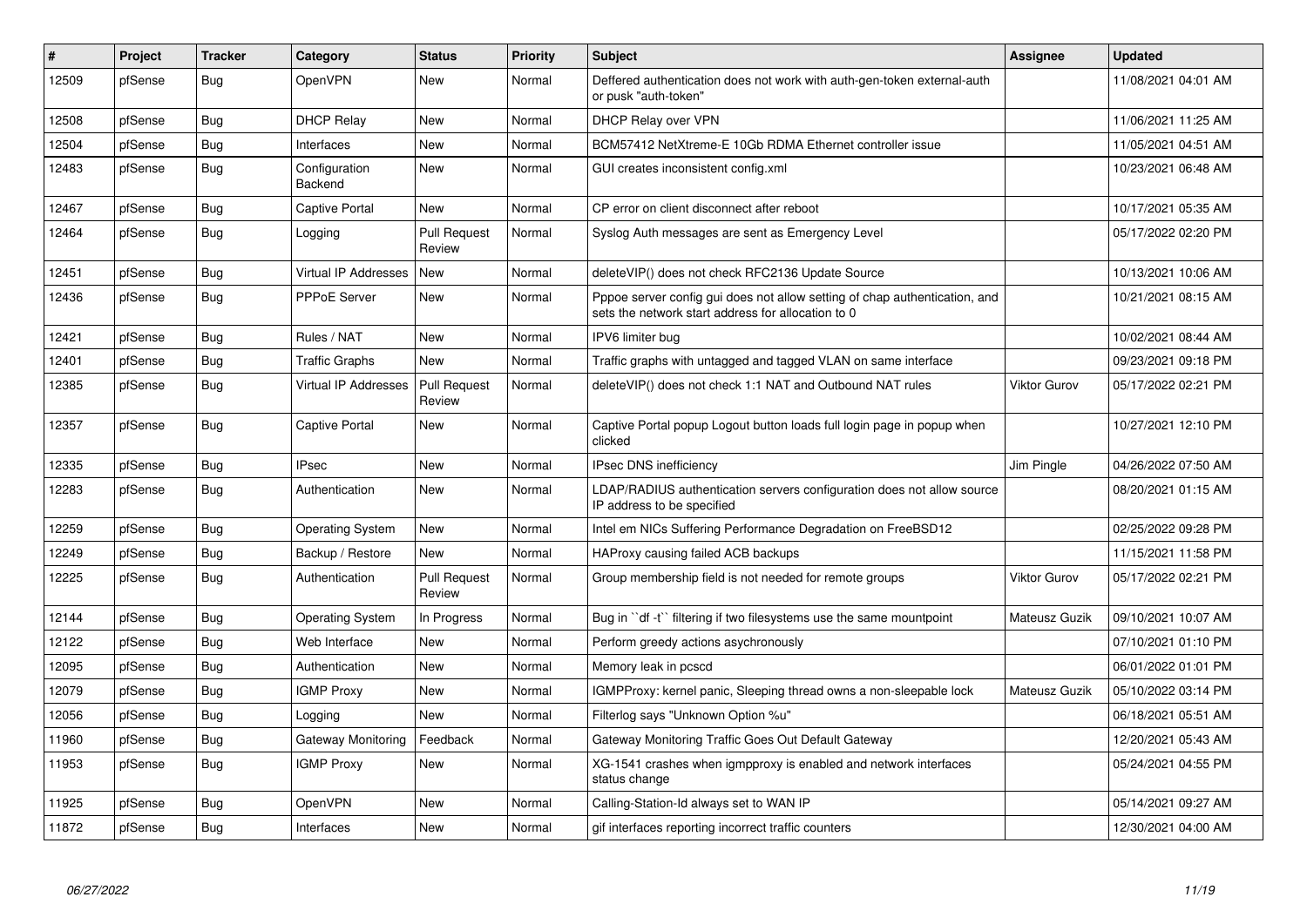| #     | Project | <b>Tracker</b> | Category                | <b>Status</b> | <b>Priority</b> | <b>Subject</b>                                                                                                                                                                                  | <b>Assignee</b> | <b>Updated</b>      |
|-------|---------|----------------|-------------------------|---------------|-----------------|-------------------------------------------------------------------------------------------------------------------------------------------------------------------------------------------------|-----------------|---------------------|
| 11786 | pfSense | <b>Bug</b>     | Services                | New           | Normal          | SSH incomplete setup and startup fail while recovering XML backup in a<br>fresh install of pfSense 2.5.0                                                                                        |                 | 04/17/2021 01:36 PM |
| 11778 | pfSense | Bug            | <b>OpenVPN</b>          | New           | Normal          | OpenVPN uses 100% CPU after experiencing packet loss                                                                                                                                            |                 | 02/28/2022 07:38 AM |
| 11761 | pfSense | <b>Bug</b>     | L2TP                    | New           | Normal          | L2TP/IPsec VPN : PPP LCP negotiation occurs before user authentication                                                                                                                          |                 | 03/31/2021 04:52 AM |
| 11759 | pfSense | Bug            | Dashboard               | New           | Normal          | Traffic graphs on dashboard double upload on pppoe links                                                                                                                                        |                 | 12/30/2021 04:00 AM |
| 11731 | pfSense | <b>Bug</b>     | Hardware / Drivers      | New           | Normal          | Missing support for Realtek USB NICs                                                                                                                                                            |                 | 03/30/2021 04:32 AM |
| 11730 | pfSense | Bug            | Web Interface           | New           | Normal          | Improve visibility of option selections in dark themes                                                                                                                                          |                 | 03/25/2021 09:38 PM |
| 11724 | pfSense | Bug            | Package System          | New           | Normal          | Packages unexpectedly removed when changing update branches                                                                                                                                     |                 | 03/29/2021 08:09 AM |
| 11717 | pfSense | <b>Bug</b>     | Rules / NAT             | New           | Normal          | Incorrect port forwarding rules if Destination port alias is not equal to<br>Redirect target port alias                                                                                         |                 | 03/22/2021 06:06 AM |
| 11715 | pfSense | Bug            | OpenVPN                 | New           | Normal          | OpenVPN MTU                                                                                                                                                                                     |                 | 03/22/2021 01:35 AM |
| 11666 | pfSense | <b>Bug</b>     | Logging                 | New           | Normal          | GUI Firewall log search not parsing filter.log beyond hard coded limit                                                                                                                          |                 | 03/12/2021 11:38 AM |
| 11657 | pfSense | Bug            | Interfaces              | New           | Normal          | netmap_ring_reinit error                                                                                                                                                                        |                 | 03/18/2021 10:32 PM |
| 11641 | pfSense | <b>Bug</b>     | Interfaces              | New           | Normal          | On xn based interfaces without the VLANMTU flag the first VLAN tag<br>defined does not follow the parent interface MTU settings. All subsequent<br>VLAN tags follow the parent interface's MTU. |                 | 03/09/2021 06:42 PM |
| 11619 | pfSense | Bug            | Upgrade                 | New           | Normal          | Unable to upgrade 2.4.4-p3 to 2.5/21.02-p1                                                                                                                                                      |                 | 08/15/2021 10:00 AM |
| 11556 | pfSense | Bug            | Rules / NAT             | New           | Normal          | Kill all states associated with a NAT address                                                                                                                                                   |                 | 03/19/2021 10:29 AM |
| 11548 | pfSense | Bug            | Rules / NAT             | New           | Normal          | "rule expands to no valid combination" error from port forward automatic<br>rule mixing IPv4 and IPv6 elements                                                                                  |                 | 02/27/2021 03:18 PM |
| 11541 | pfSense | Bug            | OpenVPN                 | New           | Normal          | OpenVPN status does not work properly when set to TCP and Concurrent<br>Connections $= 1$                                                                                                       |                 | 03/02/2021 02:27 PM |
| 11539 | pfSense | Bug            | <b>IPsec</b>            | Feedback      | Normal          | Mobile IPsec "split_include" value of 0.0.0.0/0 causes some clients to fail                                                                                                                     | Jim Pingle      | 05/23/2022 12:33 AM |
| 11503 | pfSense | Bug            | OpenVPN                 | New           | Normal          | Using multiple authentication backends on an OpenVPN server fails                                                                                                                               |                 | 02/23/2021 12:23 PM |
| 11473 | pfSense | <b>Bug</b>     | Web Interface           | New           | Normal          | System Activity shows invalid data on SG-3100                                                                                                                                                   |                 | 02/19/2021 08:12 PM |
| 11430 | pfSense | Bug            | Interfaces              | <b>New</b>    | Normal          | PHP console spam after Assigning Interfaces                                                                                                                                                     |                 | 10/09/2021 10:37 AM |
| 11429 | pfSense | <b>Bug</b>     | Web Interface           | New           | Normal          | System Log / Settings form activates "Reset Log Files" button on enter                                                                                                                          |                 | 10/28/2021 01:35 PM |
| 11412 | pfSense | <b>Bug</b>     | Interfaces              | New           | Normal          | LLDPD Package Doesn't Work with Switchports                                                                                                                                                     |                 | 02/12/2021 08:12 PM |
| 11363 | pfSense | <b>Bug</b>     | Installer               | New           | Normal          | Clean Install 2.5.0 fails due to hardware incompability                                                                                                                                         |                 | 02/04/2021 11:06 AM |
| 11335 | pfSense | I Bug          | Interfaces              | New           | Normal          | Spoofing the MAC on a LAGG interface does not work for some NIC<br>types.                                                                                                                       |                 | 01/29/2021 09:10 AM |
| 11296 | pfSense | <b>Bug</b>     | Routing                 | New           | Normal          | Static route targets may still reachable via default route when the gateway<br>they should route through is down                                                                                | Viktor Gurov    | 05/10/2022 03:12 PM |
| 11268 | pfSense | <b>Bug</b>     | Web Interface           | New           | Normal          | Cookie named 'id' prevents Edit form fields being set properly                                                                                                                                  |                 | 09/03/2021 06:16 AM |
| 11232 | pfSense | <b>Bug</b>     | <b>Operating System</b> | New           | Normal          | Fix pfSense_fsync                                                                                                                                                                               |                 | 01/08/2021 08:53 AM |
| 11203 | pfSense | Bug            | Certificates            | New           | Normal          | certificate manager very slow                                                                                                                                                                   |                 | 12/31/2020 11:57 AM |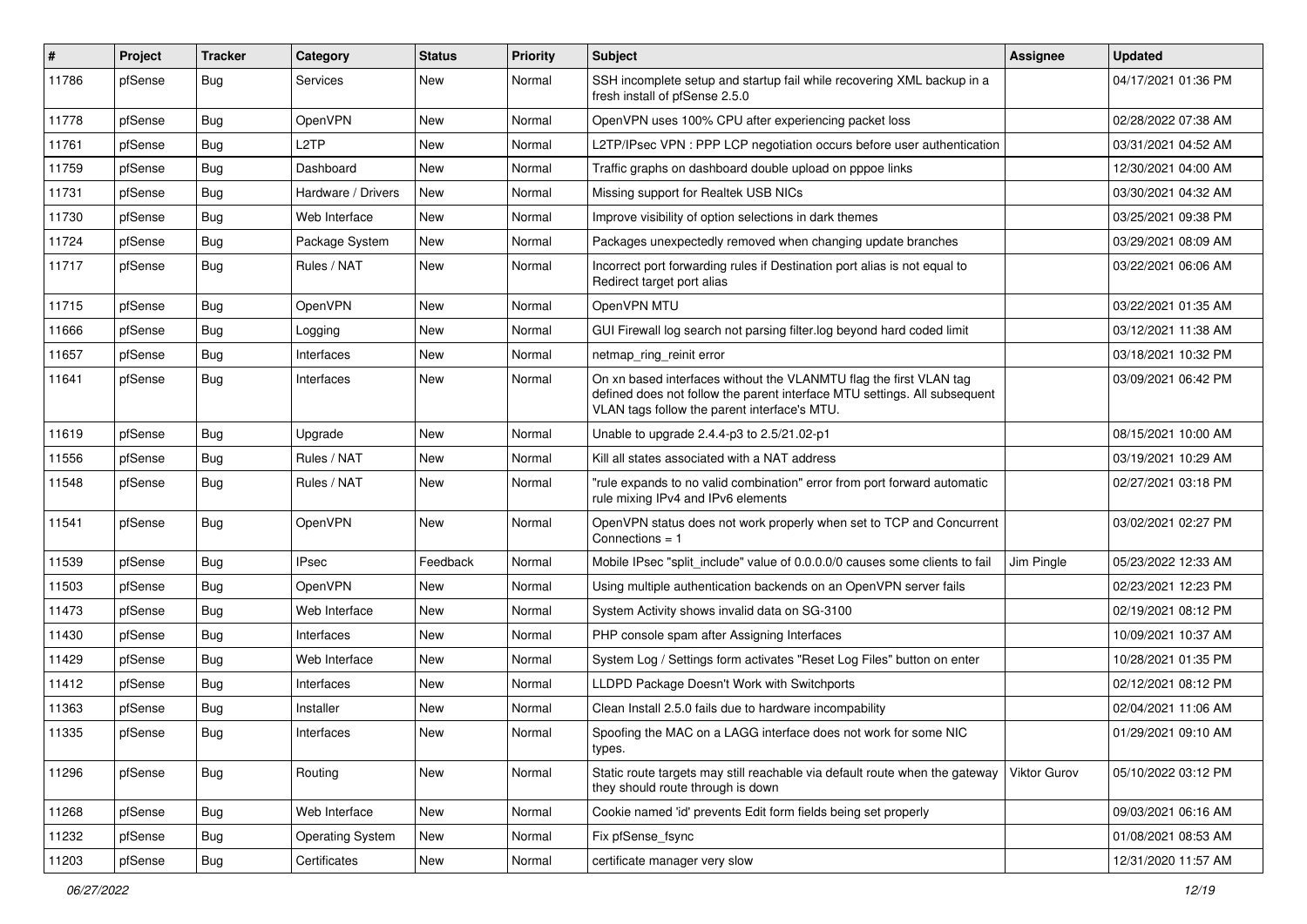| #     | <b>Project</b> | <b>Tracker</b> | Category                        | <b>Status</b> | <b>Priority</b> | <b>Subject</b>                                                                                       | <b>Assignee</b>     | <b>Updated</b>      |
|-------|----------------|----------------|---------------------------------|---------------|-----------------|------------------------------------------------------------------------------------------------------|---------------------|---------------------|
| 11192 | pfSense        | Bug            | Traffic Shaper<br>(Limiters)    | Feedback      | Normal          | Using Limiters causes out of order packets within one TCP or UDP flow                                |                     | 01/06/2021 12:09 AM |
| 11184 | pfSense        | <b>Bug</b>     | FreeBSD                         | <b>New</b>    | Normal          | PF: State policy cannot be configurable                                                              |                     | 02/09/2021 02:43 AM |
| 11177 | pfSense        | <b>Bug</b>     | <b>Dynamic DNS</b>              | <b>New</b>    | Normal          | DDNSv6 not using Check IP Services                                                                   |                     | 12/21/2020 05:02 AM |
| 11174 | pfSense        | <b>Bug</b>     | <b>Traffic Shaper</b><br>(ALTQ) | Feedback      | Normal          | Incorrect traffic shaping on pppoe interface                                                         |                     | 12/21/2020 11:21 PM |
| 11149 | pfSense        | Bug            | <b>DHCP Relay</b>               | New           | Normal          | DHCP relay won't start with DHCP server behind gateway                                               |                     | 03/22/2021 05:13 AM |
| 11147 | pfSense        | <b>Bug</b>     | Dynamic DNS                     | New           | Normal          | Domeneshop DynDNS IPv4 and IPv6                                                                      |                     | 12/09/2020 11:47 PM |
| 11110 | pfSense        | <b>Bug</b>     | Backup / Restore                | New           | Normal          | Backup file should be checked before restoring a specific area                                       |                     | 12/05/2020 02:50 PM |
| 11091 | pfSense        | <b>Bug</b>     | Interfaces                      | <b>New</b>    | Normal          | Interfaces set as disabled in the configuration have an UP status in the<br>operating system at boot | <b>Viktor Gurov</b> | 05/10/2022 03:12 PM |
| 10980 | pfSense        | <b>Bug</b>     | Operating System                | New           | Normal          | rc.local is executed at login by rc.initial, and not at boot time.                                   |                     | 10/19/2020 09:39 AM |
| 10875 | pfSense        | Bug            | Gateways                        | <b>New</b>    | Normal          | PPP periodic reset does not fully restore gateway group round-robin<br>functionality                 | Luiz Souza          | 11/05/2020 07:44 AM |
| 10833 | pfSense        | Bug            | Configuration<br><b>Backend</b> | New           | Normal          | unbound exits on configuration error when link status flaps on LAN<br>interface                      |                     | 08/13/2020 11:53 PM |
| 10822 | pfSense        | Bug            | DHCP (IPv6)                     | <b>New</b>    | Normal          | Deprecated IPv6 prefix won't be announced as deprecated to clients                                   |                     | 08/10/2020 09:23 AM |
| 10765 | pfSense        | Bug            | Authentication                  | <b>New</b>    | Normal          | Ampersands in Idap_extended_query are escaped twice                                                  |                     | 09/02/2020 07:55 AM |
| 10729 | pfSense        | Bug            | Package System                  | New           | Normal          | Certificate verification failed for pkg.freebsd.org                                                  |                     | 07/05/2020 01:12 AM |
| 10726 | pfSense        | Bug            | Rules / NAT                     | <b>New</b>    | Normal          | Sticky-connections option is bugged - sticky-address cannot be redefined                             |                     | 11/12/2020 10:12 AM |
| 10715 | pfSense        | <b>Bug</b>     | <b>DHCP Relay</b>               | New           | Normal          | DHCPv6 relay always uses the "first" IPv6 address of an interface                                    |                     | 06/29/2020 05:01 AM |
| 10714 | pfSense        | <b>Bug</b>     | DHCP (IPv6)                     | New           | Normal          | radvd only gives out the prefix of the "first" IPv6 address of an interface                          |                     | 10/06/2020 01:03 PM |
| 10712 | pfSense        | Bug            | Rules / NAT                     | <b>New</b>    | Normal          | "default allow LAN IPv6 to any" rule does not work right after boot when<br>using IPv6 PD            |                     | 06/30/2020 12:17 AM |
| 10708 | pfSense        | Bug            | Upgrade                         | New           | Normal          | ZFS bootpool boot symlink issue                                                                      | Luiz Souza          | 03/08/2021 07:03 AM |
| 10671 | pfSense        | <b>Bug</b>     | <b>Operating System</b>         | <b>New</b>    | Normal          | pfsense 2.4.5 1 does not boot on Gen2 2012R2 HyperV VM                                               |                     | 05/09/2021 06:39 AM |
| 10624 | pfSense        | <b>Bug</b>     | <b>DNS Resolver</b>             | <b>New</b>    | Normal          | Unbound configuration memory leak with python module $+$ register DHCP<br>leases active              |                     | 02/26/2021 10:27 AM |
| 10584 | pfSense        | Bug            | Hardware / Drivers              | <b>New</b>    | Normal          | SG-3100 with M.2: shutdown instead of reboot                                                         |                     | 07/21/2020 03:08 AM |
| 10577 | pfSense        | <b>Bug</b>     | Hardware / Drivers              | Feedback      | Normal          | intel x553 (c3000 chipset) loading x520 driver                                                       |                     | 05/28/2020 03:59 AM |
| 10544 | pfSense        | Bug            | User Manager /<br>Privileges    | New           | Normal          | It's not possible to add a user to group operator using the gui                                      |                     | 04/21/2022 12:39 PM |
| 10530 | pfSense        | Bug            | Upgrade                         | New           | Normal          | Convert config version to be based on product version                                                |                     | 04/21/2022 12:39 PM |
| 10513 | pfSense        | <b>Bug</b>     | Rules / NAT                     | New           | Normal          | State issues with policy routing and HA failover                                                     |                     | 04/21/2022 12:39 PM |
| 10493 | pfSense        | <b>Bug</b>     | <b>IPsec</b>                    | New           | Normal          | filter get vpns list() issues                                                                        |                     | 05/06/2020 01:07 AM |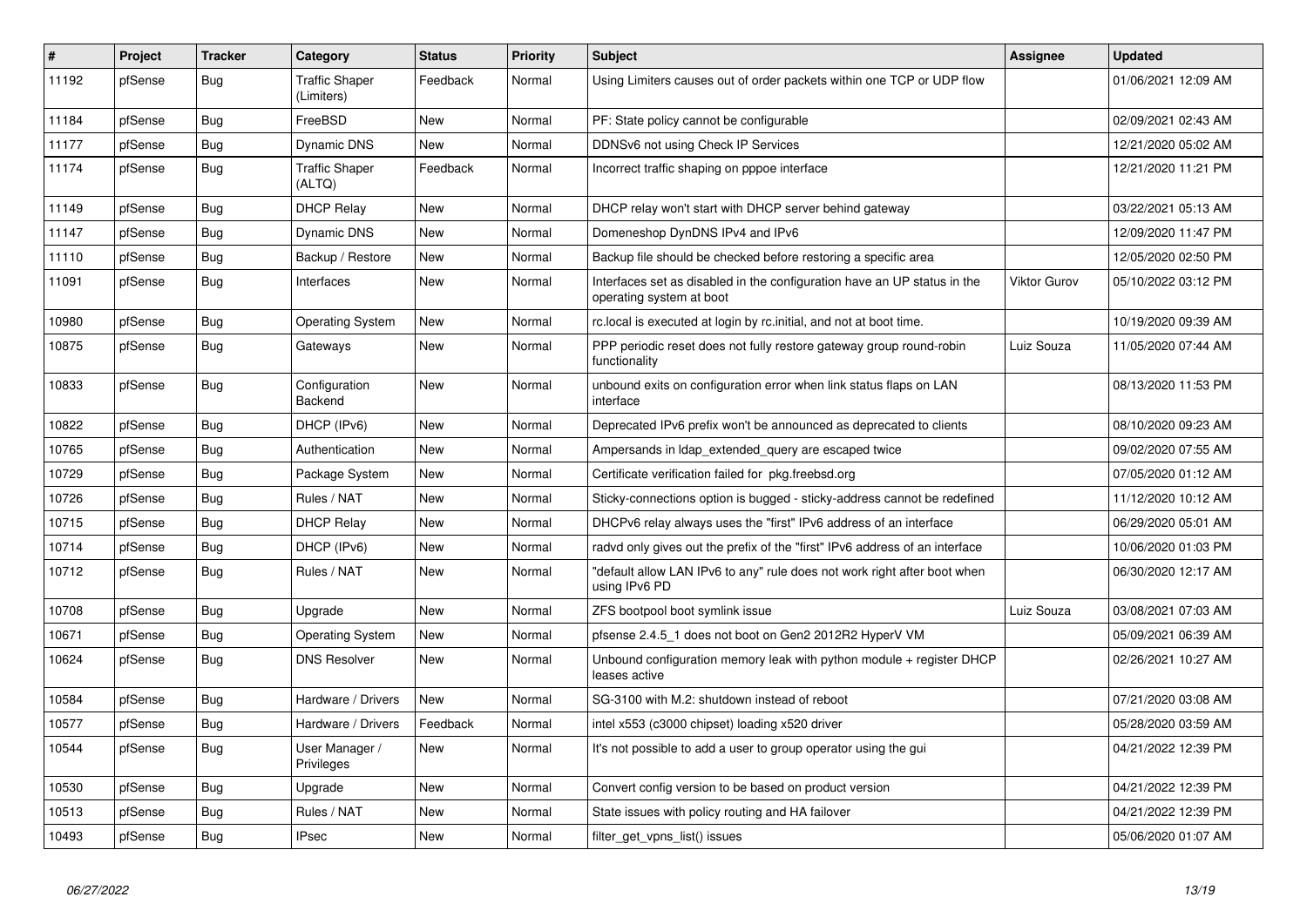| $\#$  | Project | <b>Tracker</b> | Category                     | <b>Status</b> | <b>Priority</b> | <b>Subject</b>                                                                                                       | <b>Assignee</b>       | <b>Updated</b>      |
|-------|---------|----------------|------------------------------|---------------|-----------------|----------------------------------------------------------------------------------------------------------------------|-----------------------|---------------------|
| 10342 | pfSense | Bug            | <b>DNS Resolver</b>          | <b>New</b>    | Normal          | Unbound domain overrides stop resolving periodically. They only resume<br>after the service has been restarted.      |                       | 03/13/2020 10:35 AM |
| 10325 | pfSense | <b>Bug</b>     | <b>Notifications</b>         | <b>New</b>    | Normal          | System/Advanced/Notifications/E-Mail - SMTP Notification E-Mail auth<br>password Unexpected Bahaviour                |                       | 10/30/2020 08:17 AM |
| 10311 | pfSense | <b>Bug</b>     | OpenVPN                      | <b>New</b>    | Normal          | Too low net.link.ifqmaxlen causes packet drop under load when using<br>OpenVPN inside bridge interface under load    |                       | 08/10/2021 03:10 AM |
| 10310 | pfSense | <b>Bug</b>     | Upgrade                      | <b>New</b>    | Normal          | Systems with low RAM and several packages may temporarily fail to load<br>large tables after an upgrade              |                       | 03/03/2020 07:55 AM |
| 10277 | pfSense | Bug            | Web Interface                | <b>New</b>    | Normal          | Sorting the log entries does not use year value                                                                      |                       | 02/24/2020 07:46 AM |
| 10271 | pfSense | <b>Bug</b>     | Web Interface                | <b>New</b>    | Normal          | Large number of VLAN/LANs make "Interfaces" menu hard to access                                                      |                       | 02/20/2020 04:46 AM |
| 10150 | pfSense | Bug            | <b>IGMP Proxy</b>            | <b>New</b>    | Normal          | IGMP Proxy does not scale to hundreds of streams                                                                     |                       | 01/03/2020 02:56 AM |
| 10143 | pfSense | <b>Bug</b>     | <b>DNS Resolver</b>          | New           | Normal          | System hostname DNS entry is assigned to the wrong IP on multi-wan<br>setups                                         |                       | 12/31/2019 02:33 PM |
| 10000 | pfSense | Bug            | Dynamic DNS                  | New           | Normal          | Azure Dynamic DNS A and AAAA Records for Apex Zone                                                                   |                       | 03/31/2020 09:03 AM |
| 9805  | pfSense | <b>Bug</b>     | Dynamic DNS                  | <b>New</b>    | Normal          | dynDNS cloudflare multiple entries                                                                                   |                       | 10/02/2019 04:51 PM |
| 9737  | pfSense | <b>Bug</b>     | <b>Traffic Graphs</b>        | <b>New</b>    | Normal          | traffic-graphs.js shows incorrect units inside the chart                                                             |                       | 09/09/2019 06:35 AM |
| 9698  | pfSense | <b>Bug</b>     | <b>RRD Graphs</b>            | New           | Normal          | Monitoring graphs do not retain state after auto-refresh                                                             |                       | 08/26/2019 02:09 AM |
| 9690  | pfSense | <b>Bug</b>     | Interfaces                   | <b>New</b>    | Normal          | Ethernet flow control should be disabled by default                                                                  |                       | 08/19/2019 06:45 PM |
| 9677  | pfSense | Bug            | Dashboard                    | New           | Normal          | Dashboard hangs when widget needs data from a remote host which is<br>down                                           |                       | 08/13/2019 09:15 AM |
| 9664  | pfSense | Bug            | <b>Dynamic DNS</b>           | <b>New</b>    | Normal          | DynDNS and Dual-wan problem with CloudFlare (works with No-Ip)                                                       |                       | 08/03/2019 10:00 AM |
| 9654  | pfSense | <b>Bug</b>     | <b>DNS Resolver</b>          | New           | Normal          | After reboot, the DNS resolver must be restarted before it will advertise<br>the ipv6 DNS address of the router.     |                       | 11/20/2020 03:12 AM |
| 9650  | pfSense | <b>Bug</b>     | Gateways                     | New           | Normal          | IPv6 connection drops (ir-)regular on Kabelvodafone (German cable<br>ISP)                                            |                       | 07/27/2019 07:14 AM |
| 9626  | pfSense | <b>Bug</b>     | Web Interface                | <b>New</b>    | Normal          | When deny write permission is assigned to a user, there is no error<br>feedback if the user tries to write something |                       | 06/25/2022 05:41 PM |
| 9585  | pfSense | <b>Bug</b>     | Interfaces                   | New           | Normal          | 6RD: Unable to reach hosts on within same 6rd-domain                                                                 |                       | 08/14/2019 02:39 PM |
| 9566  | pfSense | Bug            | <b>Traffic Graphs</b>        | New           | Normal          | Traffic graph displays traffic incorrectly                                                                           |                       | 11/18/2019 07:54 AM |
| 9504  | pfSense | <b>Bug</b>     | Dynamic DNS                  | New           | Normal          | Multiple Dynamic DNS update notifications for the same interface, not<br>differentiated by the hostname              |                       | 05/07/2019 07:46 AM |
| 9485  | pfSense | Bug            | User Manager /<br>Privileges | New           | Normal          | password match error on system usermanager causes Group<br>membership to be reset.                                   |                       | 04/26/2019 08:52 AM |
| 9453  | pfSense | Bug            | <b>LAGG Interfaces</b>       | New           | Normal          | VLAN Interfaces on LAGG get orphaned at boot                                                                         |                       | 08/21/2019 11:16 AM |
| 9384  | pfSense | <b>Bug</b>     | Interfaces                   | Confirmed     | Normal          | devd putting "\$" before variable contents when using single quotes                                                  |                       | 04/21/2022 12:39 PM |
| 9349  | pfSense | <b>Bug</b>     | <b>IPsec</b>                 | Confirmed     | Normal          | IPSec service start/stop/restart fails after settings change                                                         | Markus<br>Stockhausen | 10/30/2020 01:33 PM |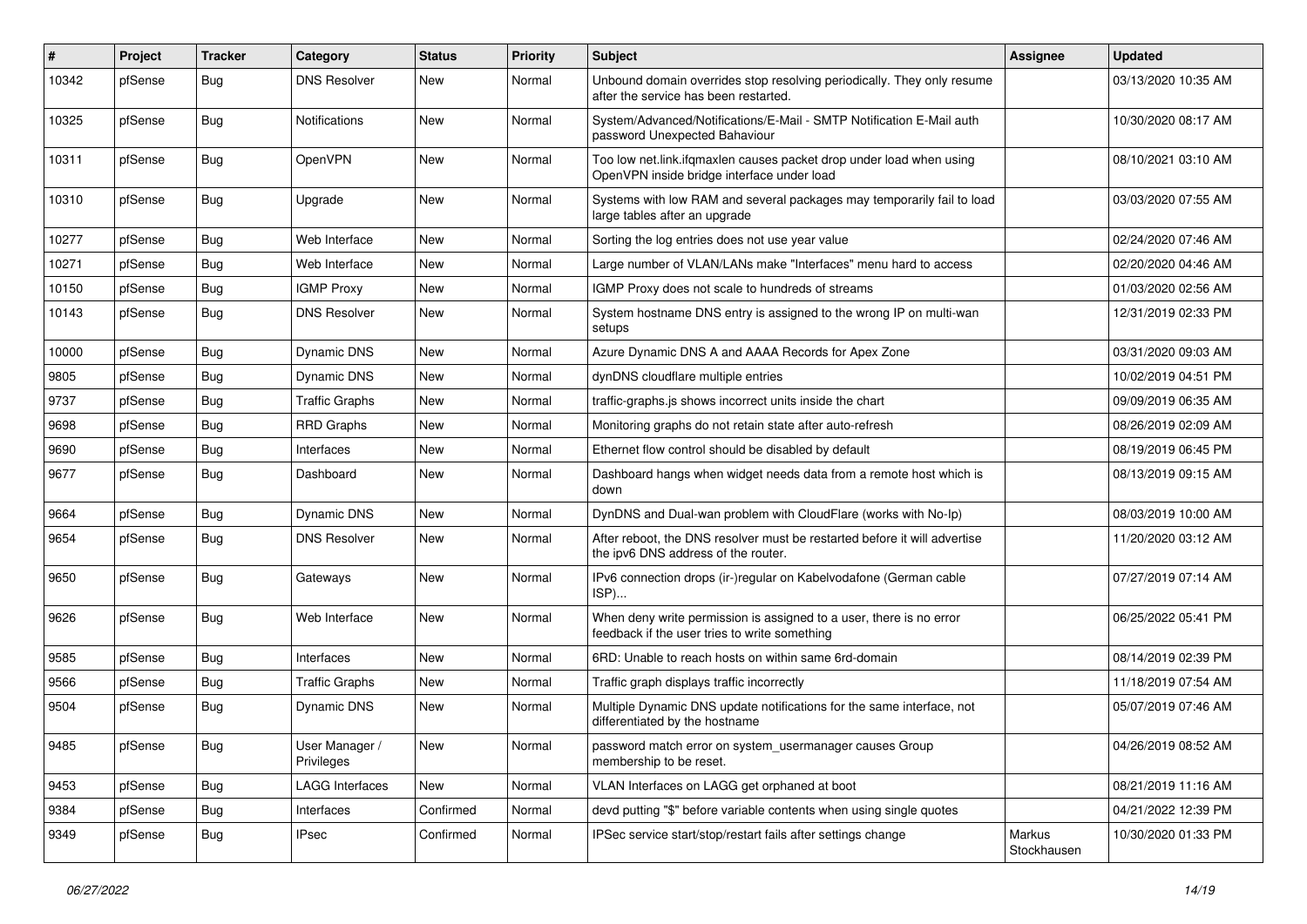| $\vert$ # | Project | <b>Tracker</b> | Category                            | <b>Status</b> | <b>Priority</b> | <b>Subject</b>                                                                                        | <b>Assignee</b> | <b>Updated</b>      |
|-----------|---------|----------------|-------------------------------------|---------------|-----------------|-------------------------------------------------------------------------------------------------------|-----------------|---------------------|
| 9344      | pfSense | Bug            | <b>Translations</b>                 | New           | Normal          | OpenVPN click NCP Algorithms will always go to DH Parameters<br>website(in Chinese-Taiwan)            |                 | 10/21/2021 03:48 AM |
| 9343      | pfSense | Bug            | DHCP (IPv4)                         | New           | Normal          | diag_arp.php times out with large DHCPD leases table                                                  |                 | 08/14/2019 01:19 PM |
| 9338      | pfSense | Bug            | <b>IGMP Proxy</b>                   | New           | Normal          | igmpproxy ignoring downstream vlan interface                                                          |                 | 02/22/2019 03:48 AM |
| 9241      | pfSense | Bug            | Interfaces                          | <b>New</b>    | Normal          | Ethernet link cycles up/down if "auto-negotiate" is explicitly selected in<br>interface configuration |                 | 12/31/2018 08:36 PM |
| 9192      | pfSense | <b>Bug</b>     | <b>PPP</b> Interfaces               | <b>New</b>    | Normal          | PPPoE daemon selects wrong interface                                                                  |                 | 08/20/2019 10:05 AM |
| 9179      | pfSense | Bug            | <b>NAT Reflection</b>               | New           | Normal          | NAT reflection fix implemented for #8604 is causing WebUI and XMLRPC<br>to fail on slave              |                 | 03/27/2020 08:01 PM |
| 9167      | pfSense | Bug            | Rules / NAT                         | <b>New</b>    | Normal          | Some Important ICMPv6 Traffic Not Allowed by Default Rules                                            |                 | 08/14/2019 01:00 PM |
| 9101      | pfSense | <b>Bug</b>     | <b>Traffic Graphs</b>               | New           | Normal          | Traffic Graphs/Dashboard Slows Downloads Being Performed by the<br>Same Firefox Browser               |                 | 08/21/2019 09:18 AM |
| 9094      | pfSense | <b>Bug</b>     | Hardware / Drivers                  | Assigned      | Normal          | MBT console settings are not forced to video console                                                  |                 | 11/07/2018 10:23 AM |
| 9087      | pfSense | Bug            | <b>Traffic Graphs</b>               | New           | Normal          | Traffic Graph Widget Legend Not Updating                                                              |                 | 08/14/2019 12:38 PM |
| 9037      | pfSense | <b>Bug</b>     | <b>DNS Resolver</b>                 | New           | Normal          | Unbound not logging to syslog after reboot                                                            |                 | 10/12/2018 05:09 AM |
| 9035      | pfSense | Bug            | Rules / NAT                         | <b>New</b>    | Normal          | Inactive Interfaces are Hidden in Firewall Rules                                                      |                 | 08/14/2019 12:39 PM |
| 9024      | pfSense | <b>Bug</b>     | <b>Traffic Shaper</b><br>(Limiters) | Feedback      | Normal          | Ping packet loss under load when using limiters                                                       |                 | 05/12/2022 11:55 AM |
| 8963      | pfSense | Bug            | <b>Traffic Shaper</b><br>(Limiters) | <b>New</b>    | Normal          | 2.4.4 Limiters don't work after CARP fail-over                                                        |                 | 12/10/2018 06:40 AM |
| 8882      | pfSense | <b>Bug</b>     | Interfaces                          | Incomplete    | Normal          | Interface assignments lost on reboot                                                                  |                 | 02/17/2022 02:24 PM |
| 8815      | pfSense | Bug            | Interfaces                          | New           | Normal          | IP addresses are removed from interfaces when link is lost and either<br>IPv4 or IPv6 is dynamic      | Luiz Souza      | 07/21/2021 07:49 AM |
| 8804      | pfSense | <b>Bug</b>     | PPP Interfaces                      | <b>New</b>    | Normal          | Netgate SG-1000 PPPoE Keepalives not prioritized, internet drops                                      |                 | 08/20/2019 10:06 AM |
| 8770      | pfSense | <b>Bug</b>     | Interfaces                          | New           | Normal          | QinQ interfaces always show as active                                                                 |                 | 02/01/2020 09:47 AM |
| 8711      | pfSense | Bug            | <b>IGMP Proxy</b>                   | New           | Normal          | igmpproxy with PPPoE Interfaces                                                                       |                 | 07/28/2018 09:21 AM |
| 8686      | pfSense | <b>Bug</b>     | <b>IPsec</b>                        | New           | Normal          | IPsec VTI: Assigned interface firewall rules are never parsed                                         |                 | 02/10/2021 12:15 PM |
| 8614      | pfSense | Bug            | DHCP (IPv4)                         | New           | Normal          | Cannot remove Additional BOOTP/DHCP Options                                                           |                 | 08/21/2019 09:15 AM |
| 8611      | pfSense | <b>Bug</b>     | Interfaces                          | In Progress   | Normal          | unable to receive IPv6 RA's on SG-1000, default route lost                                            | Luiz Souza      | 02/01/2021 03:31 PM |
| 8570      | pfSense | <b>Bug</b>     | <b>XML Parser</b>                   | New           | Normal          | Empty (dn)shaper config gets populated with newline                                                   |                 | 08/20/2019 02:45 PM |
| 8567      | pfSense | <b>Bug</b>     | CARP                                | New           | Normal          | Using IPv6 VIP alias for services may affect CARP IPv6 VIP work                                       |                 | 06/12/2018 01:26 PM |
| 8566      | pfSense | <b>Bug</b>     | CARP                                | New           | Normal          | Wrong IPv6 source in NS request in case using of IPv6 alias                                           |                 | 06/12/2018 01:26 PM |
| 8526      | pfSense | <b>Bug</b>     | Interfaces                          | New           | Normal          | DHCP client ignores server replies when 802.1q tagging is used                                        |                 | 08/14/2019 10:52 AM |
| 8512      | pfSense | Bug            | PPP Interfaces                      | New           | Normal          | PPPoE reconnect fails after interface flap                                                            |                 | 08/20/2019 10:06 AM |
| 8435      | pfSense | Bug            | Interfaces                          | New           | Normal          | DHCPv6 unusable in certain circumstances (US AT&T Fiber, etc.)                                        |                 | 08/14/2019 10:52 AM |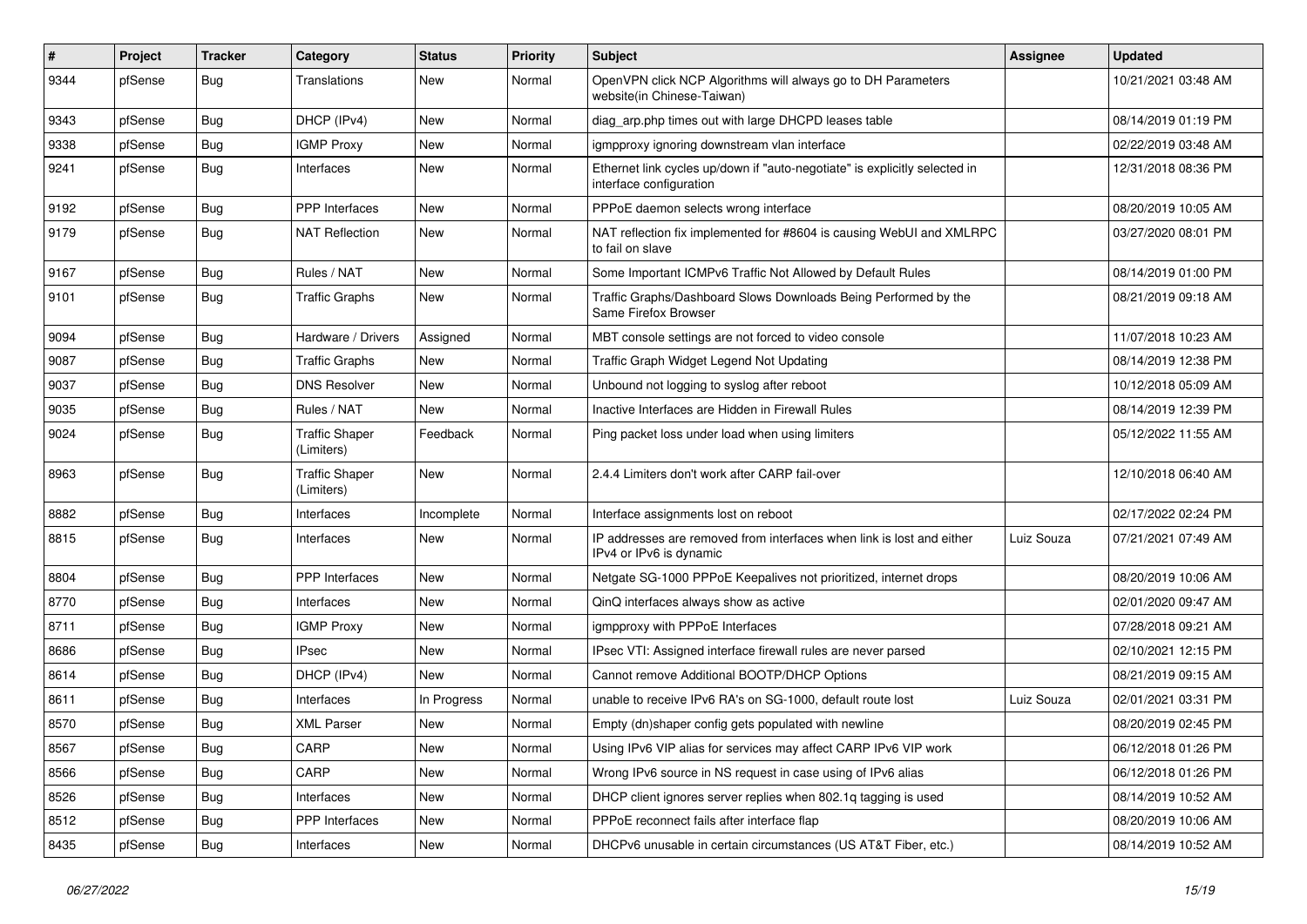| $\vert$ # | Project | <b>Tracker</b> | Category                            | <b>Status</b> | <b>Priority</b> | Subject                                                                                                                 | Assignee       | <b>Updated</b>      |
|-----------|---------|----------------|-------------------------------------|---------------|-----------------|-------------------------------------------------------------------------------------------------------------------------|----------------|---------------------|
| 8432      | pfSense | Bug            | Dynamic DNS                         | New           | Normal          | Dynamic DNS Client gives an error that it can't find IPv6 address when<br>WAN interface is a LAGG                       |                | 09/17/2020 05:23 AM |
| 8419      | pfSense | Bug            | Web Interface                       | <b>New</b>    | Normal          | webgui, when menubar is fixed to the top of the screen, the last items of<br>long menus cannot be seen/used.            |                | 07/19/2018 03:10 PM |
| 8406      | pfSense | <b>Bug</b>     | <b>Dynamic DNS</b>                  | New           | Normal          | DDNS IPV6 Cloudflare Client does not detect PPOE address                                                                |                | 03/31/2018 11:56 AM |
| 8401      | pfSense | Bug            | Installer                           | <b>New</b>    | Normal          | Issues related to keys representing alphabetic characters specific to<br>Scandinavian languages and to some other keys. |                | 03/30/2018 11:06 AM |
| 8380      | pfSense | <b>Bug</b>     | OpenVPN                             | <b>New</b>    | Normal          | OpenVPN RADIUS password length is not constant                                                                          | Jim Pingle     | 07/17/2020 11:46 AM |
| 8343      | pfSense | Bug            | Gateways                            | New           | Normal          | Gateway Routes (Default Routes) not removed in Kernel when removed<br>from GUI                                          |                | 05/14/2020 01:22 AM |
| 8335      | pfSense | <b>Bug</b>     | <b>LAGG Interfaces</b>              | New           | Normal          | System hang with LACP downlink to UniFi switch                                                                          |                | 08/21/2019 11:18 AM |
| 8325      | pfSense | <b>Bug</b>     | UPnP/NAT-PMP                        | New           | Normal          | UPnP not available for pppoe-Clients                                                                                    |                | 11/15/2020 10:33 AM |
| 8324      | pfSense | <b>Bug</b>     | Hardware / Drivers                  | New           | Normal          | bxe cards require promisc for OSPF                                                                                      | Luiz Souza     | 05/25/2020 03:19 PM |
| 8313      | pfSense | <b>Bug</b>     | <b>Notifications</b>                | <b>New</b>    | Normal          | STARTTLS auto detection not working                                                                                     |                | 04/21/2022 12:39 PM |
| 8285      | pfSense | Bug            | Web Interface                       | New           | Normal          | Actions on stale data may result in catastrophic results                                                                |                | 01/16/2018 08:08 PM |
| 8263      | pfSense | Bug            | <b>Traffic Shaper</b><br>(ALTQ)     | New           | Normal          | Cannot create a nonlinear `Link Share` service curve because of: "the<br>sum of the child bandwidth higher than parent" |                | 11/05/2020 07:31 AM |
| 8207      | pfSense | <b>Bug</b>     | <b>Operating System</b>             | <b>New</b>    | Normal          | 2.4 cannot boot as a Xen VM with more than 7 NICs                                                                       |                | 06/25/2022 05:42 PM |
| 8179      | pfSense | Bug            | DHCP (IPv4)                         | Feedback      | Normal          | Incorrect reverse DNS zone in DHCP server config for non-octet-aligned<br>subnet mask                                   | Renato Botelho | 02/09/2022 11:17 PM |
| 8177      | pfSense | <b>Bug</b>     | Package System                      | New           | Normal          | "/xsl/package.xsl" is referenced in package XML files but not on the<br>firewall                                        |                | 08/14/2019 09:56 AM |
| 8176      | pfSense | <b>Bug</b>     | Package System                      | New           | Normal          | /schema/packages.dtd -- referenced in *xml, but missing?                                                                |                | 12/09/2017 06:52 PM |
| 8130      | pfSense | <b>Bug</b>     | <b>Traffic Graphs</b>               | <b>New</b>    | Normal          | Status - Monitoring - Area chart displays traffic data differently than Line<br>or Bar charts                           |                | 11/26/2017 01:40 PM |
| 8122      | pfSense | <b>Bug</b>     | OpenVPN                             | <b>New</b>    | Normal          | openvpn client is unable to use OTP (temporary) passwords                                                               |                | 04/16/2018 09:28 AM |
| 8113      | pfSense | <b>Bug</b>     | Interfaces                          | New           | Normal          | MTU setting on bridge, openvpn clients ignored                                                                          |                | 12/31/2021 05:55 PM |
| 8100      | pfSense | <b>Bug</b>     | CARP                                | New           | Normal          | pfsync Initially Deletes States on Primary for Connections Established<br>through Secondary                             | Luiz Souza     | 02/08/2022 12:59 PM |
| 8095      | pfSense | Bug            | Translations                        | New           | Normal          | Unescaped simple quotes break JavaScript features when the French<br>translation is enabled                             |                | 08/21/2019 09:06 AM |
| 8087      | pfSense | <b>Bug</b>     | Authentication                      | New           | Normal          | Provide Calling-Station-ID to RADIUS backed VPN connections                                                             |                | 06/06/2020 05:36 AM |
| 8076      | pfSense | Bug            | Backup / Restore                    | New           | Normal          | User can easily apply an unusable interface configuration after restore                                                 |                | 08/14/2019 10:52 AM |
| 8073      | pfSense | <b>Bug</b>     | IPsec                               | New           | Normal          | Traffic inexplicably not going through IPSEC despite (in theory) matching<br>SP <sub>s</sub>                            |                | 11/09/2017 02:51 AM |
| 8072      | pfSense | Bug            | <b>Traffic Shaper</b><br>(Limiters) | New           | Normal          | Limiter / Queue mask issues?                                                                                            | Ivor Kreso     | 11/08/2017 07:56 PM |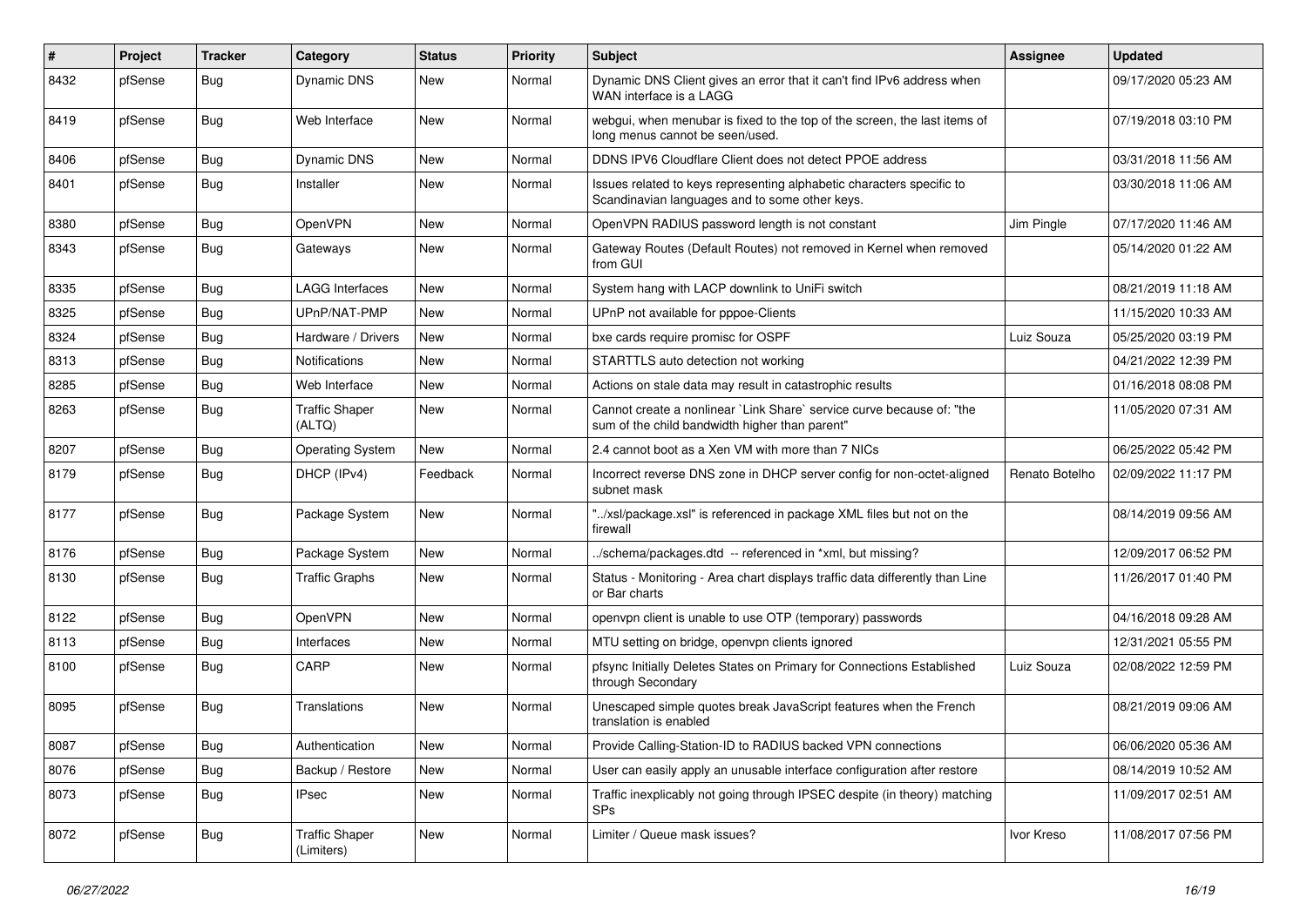| $\vert$ # | Project | <b>Tracker</b> | Category                                        | <b>Status</b> | <b>Priority</b> | <b>Subject</b>                                                                                                                    | <b>Assignee</b>      | <b>Updated</b>      |
|-----------|---------|----------------|-------------------------------------------------|---------------|-----------------|-----------------------------------------------------------------------------------------------------------------------------------|----------------------|---------------------|
| 8066      | pfSense | Bug            | Routing                                         | <b>New</b>    | Normal          | Static routes not applied when they go out a interface using carp                                                                 |                      | 11/08/2017 02:04 AM |
| 8013      | pfSense | Bug            | <b>IPsec</b>                                    | <b>New</b>    | Normal          | IPsec MSS clamping value shared for IPv4 and IPv6                                                                                 | Luiz Souza           | 10/28/2021 01:37 PM |
| 8004      | pfSense | <b>Bug</b>     | <b>NAT Reflection</b>                           | <b>New</b>    | Normal          | Error notice for a deleted NAT that had a RULE or an existing NAT which<br>is claimed to have no NAT port                         |                      | 10/24/2017 06:39 PM |
| 7986      | pfSense | Bug            | Wireless                                        | <b>New</b>    | Normal          | WLAN card no longer properly initialized under 2.4.0                                                                              |                      | 06/19/2020 08:08 AM |
| 7977      | pfSense | <b>Bug</b>     | Translations                                    | New           | Normal          | English text shown in stead of translated text (Routing - Gateway groups -<br>edit)                                               |                      | 08/21/2019 11:28 AM |
| 7964      | pfSense | Bug            | Multi-WAN                                       | <b>New</b>    | Normal          | Restart openvpn on gateway switching                                                                                              |                      | 08/19/2019 12:35 PM |
| 7943      | pfSense | Bug            | Web Interface                                   | <b>New</b>    | Normal          | CSS Overflow Fix for Drop Down Menus in webConfigurator                                                                           |                      | 11/21/2020 02:54 PM |
| 7899      | pfSense | Bug            | <b>Traffic Shaper</b><br>(ALTQ)                 | <b>New</b>    | Normal          | a floating 'match' rule on LAN does not put traffic from a broswer on a<br>clientpc into a shaper queue                           |                      | 09/28/2017 09:16 AM |
| 7863      | pfSense | Bug            | User Manager /<br>Privileges                    | <b>New</b>    | Normal          | The "WebCfg - All pages" permission inclueds the "User - System: Shell<br>account access" even though that is not a WebCofg page. |                      | 09/16/2017 05:13 AM |
| 7821      | pfSense | <b>Bug</b>     | DHCP (IPv6)                                     | New           | Normal          | GIF does not support broadcast                                                                                                    |                      | 08/29/2017 10:50 AM |
| 7779      | pfSense | Bug            | <b>OpenVPN</b>                                  | <b>New</b>    | Normal          | Traffic crossing a site-to-site OpenVPN tunnel fails to fragment.                                                                 |                      | 06/02/2021 08:26 AM |
| 7757      | pfSense | Bug            | Backup / Restore                                | <b>New</b>    | Normal          | Auto Config Backup fails to upload unless Default Gateway is up                                                                   |                      | 08/16/2019 12:47 PM |
| 7737      | pfSense | <b>Bug</b>     | <b>IPv6 Router</b><br>Advertisements<br>(RADVD) | <b>New</b>    | Normal          | radvd error message                                                                                                               |                      | 08/13/2019 09:41 AM |
| 7734      | pfSense | Bug            | DHCP (IPv6)                                     | <b>New</b>    | Normal          | Using opton ia pd0 does not renew prefix and prefix get dropped                                                                   |                      | 07/31/2017 03:46 AM |
| 7665      | pfSense | Bug            | Aliases / Tables                                | New           | Normal          | Host range validation for Aliases is not strict enough                                                                            |                      | 08/21/2019 11:01 AM |
| 7590      | pfSense | <b>Bug</b>     | Diagnostics                                     | <b>New</b>    | Normal          | diag edit do not save when nothing to sae (in directory browse view)                                                              |                      | 05/20/2017 05:04 PM |
| 7589      | pfSense | Bug            | Diagnostics                                     | <b>New</b>    | Normal          | diag edit.php old print info box                                                                                                  |                      | 05/20/2017 05:02 PM |
| 7551      | pfSense | Bug            | Rules / NAT                                     | <b>New</b>    | Normal          | Dynamic IPsec endpoints not added to rule set after WAN down/up                                                                   |                      | 05/16/2017 02:26 PM |
| 7476      | pfSense | Bug            | Logging                                         | New           | Normal          | Dirty buffer used to build log messages?                                                                                          |                      | 04/17/2017 09:51 PM |
| 7430      | pfSense | <b>Bug</b>     | Interfaces                                      | New           | Normal          | pfsense-utils.inc - where_is_ipaddr_configured() should account for<br>loopback interface                                         |                      | 08/13/2019 03:48 PM |
| 7420      | pfSense | <b>Bug</b>     | <b>IPsec</b>                                    | <b>New</b>    | Normal          | ipsec status freezing                                                                                                             |                      | 02/13/2020 09:09 AM |
| 7402      | pfSense | Bug            | Web Interface                                   | <b>New</b>    | Normal          | Inconsistent use of htmlentities validation checks                                                                                |                      | 03/21/2017 08:58 AM |
| 7400      | pfSense | Bug            | <b>Traffic Graphs</b>                           | Assigned      | Normal          | Traffic Graphs show bad data on 2.3.3 1                                                                                           | <b>Jared Dillard</b> | 12/31/2021 05:47 PM |
| 7389      | pfSense | Bug            | <b>Traffic Shaper</b><br>(Limiters)             | In Progress   | Normal          | Limiter does not work with transparent proxy                                                                                      | Luiz Souza           | 02/01/2021 03:31 PM |
| 7373      | pfSense | <b>Bug</b>     | Rules / NAT                                     | New           | Normal          | Firewall schedules GUI needs to be redone from scratch                                                                            |                      | 08/21/2019 08:56 AM |
| 7352      | pfSense | <b>Bug</b>     | Routing                                         | <b>New</b>    | Normal          | pfSense IPv6 static route is dumped after a WAN flap                                                                              |                      | 01/20/2022 09:35 AM |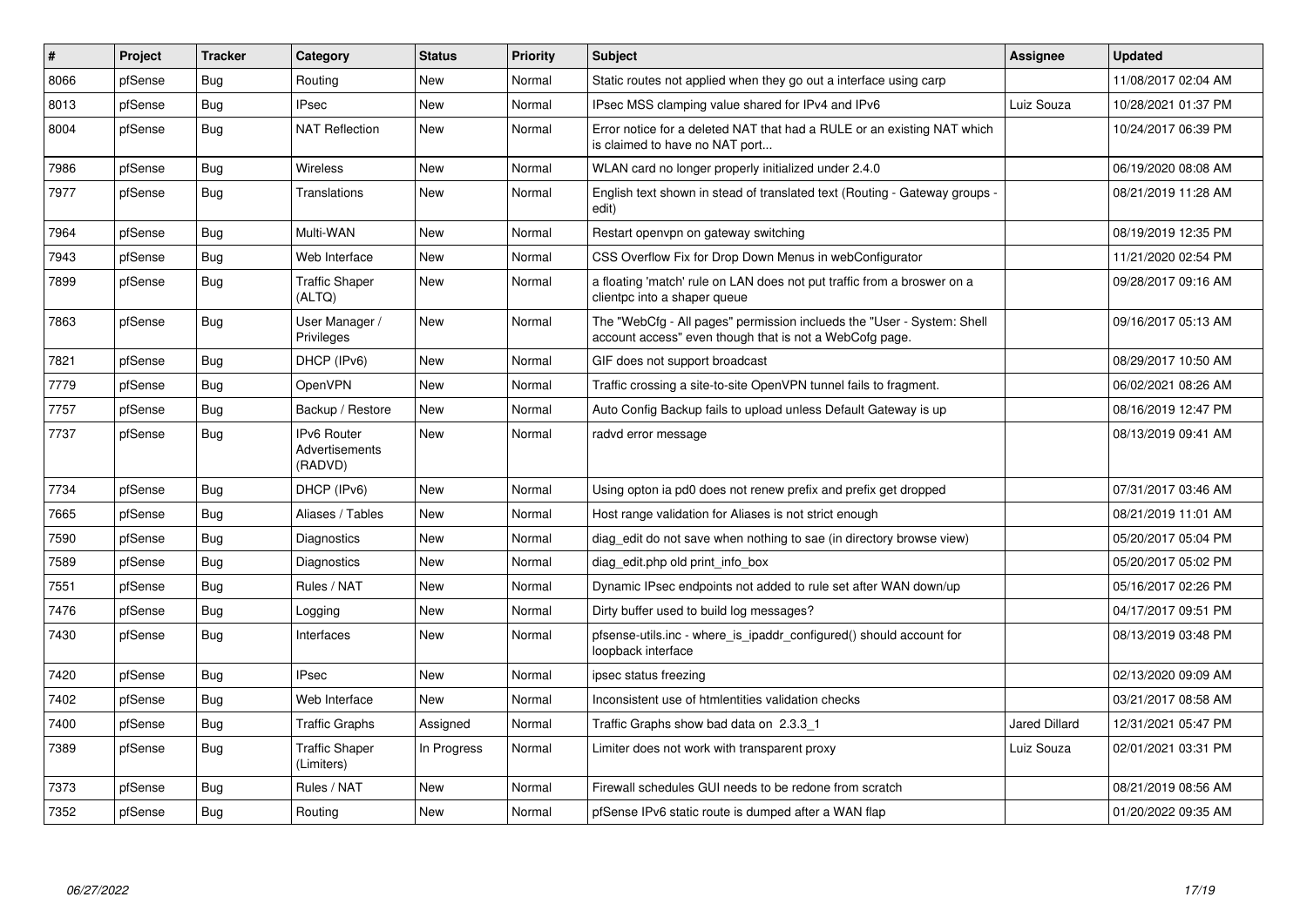| $\vert$ # | Project | <b>Tracker</b> | Category                                        | <b>Status</b> | <b>Priority</b> | <b>Subject</b>                                                                                                                                         | Assignee   | <b>Updated</b>      |
|-----------|---------|----------------|-------------------------------------------------|---------------|-----------------|--------------------------------------------------------------------------------------------------------------------------------------------------------|------------|---------------------|
| 7303      | pfSense | Bug            | <b>IPv6 Router</b><br>Advertisements<br>(RADVD) | <b>New</b>    | Normal          | ipv6 connectivity lost on pfSense reboot                                                                                                               |            | 08/20/2019 12:23 PM |
| 7286      | pfSense | <b>Bug</b>     | <b>OpenVPN</b>                                  | Incomplete    | Normal          | OpenVPN client is unreliable when you have multiple tunnels                                                                                            |            | 08/19/2019 03:28 PM |
| 7238      | pfSense | Bug            | Web Interface                                   | New           | Normal          | Menu layout broken when using "Hostname in Menu" with long<br>hostnames                                                                                |            | 02/21/2017 07:01 AM |
| 7235      | pfSense | <b>Bug</b>     | <b>IPsec</b>                                    | New           | Normal          | 4860 has not got significant IPsec performance rising with enabled HW<br>acceleration                                                                  | Luiz Souza | 12/18/2021 04:32 PM |
| 7195      | pfSense | Bug            | Package System                                  | <b>New</b>    | Normal          | pkg edit.php - <checkenablefields> tag has no effect on fields other than<br/>checkbox/input</checkenablefields>                                       |            | 08/21/2019 09:15 AM |
| 7172      | pfSense | Bug            | DHCP (IPv4)                                     | <b>New</b>    | Normal          | Sorting by hostname in Services > DHCP Server > LAN should be<br>"natural" (alphanumeric friendly)                                                     |            | 08/20/2019 03:47 PM |
| 7152      | pfSense | Bug            | <b>DNS Resolver</b>                             | <b>New</b>    | Normal          | Unbound / DNS Resolver issue if "Register DHCP static mappings in the<br>DNS Resolver" set before wildcard DNS custom options                          |            | 12/18/2021 04:59 PM |
| 7138      | pfSense | <b>Bug</b>     | DHCP (IPv6)                                     | Assigned      | Normal          | Pfsense wide dhcpv6 client doesn't recognise ifid statement                                                                                            |            | 04/21/2022 12:39 PM |
| 7113      | pfSense | <b>Bug</b>     | Dashboard                                       | <b>New</b>    | Normal          | Interface name in Traffic Graphs                                                                                                                       |            | 12/31/2021 05:40 PM |
| 7096      | pfSense | <b>Bug</b>     | <b>DNS Resolver</b>                             | Feedback      | Normal          | Unbound fails to start on boot if specific network devices are configured in<br>the "Network Interfaces"                                               |            | 11/22/2021 08:59 AM |
| 7082      | pfSense | <b>Bug</b>     | Package System                                  | <b>New</b>    | Normal          | pkg edit.php - impossible to use default value with rowhelperfield                                                                                     |            | 08/21/2019 09:15 AM |
| 7040      | pfSense | <b>Bug</b>     | Interfaces                                      | <b>New</b>    | Normal          | Issue when disabling an interface                                                                                                                      |            | 12/26/2016 02:56 AM |
| 6993      | pfSense | <b>Bug</b>     | <b>OpenVPN</b>                                  | <b>New</b>    | Normal          | OpenVPN status error during CARP state transition                                                                                                      | James Webb | 12/31/2021 05:44 PM |
| 6977      | pfSense | <b>Bug</b>     | Interfaces                                      | <b>New</b>    | Normal          | VLAN traffic is erroneously counted as underlying iface (untagged) traffic                                                                             |            | 08/13/2019 02:56 PM |
| 6926      | pfSense | Bug            | UPnP/NAT-PMP                                    | <b>New</b>    | Normal          | Miniupnp advertising expired IPv6 address                                                                                                              |            | 01/15/2022 08:29 PM |
| 6823      | pfSense | Bug            | Interfaces                                      | <b>New</b>    | Normal          | No connectivity after changing link state to UP                                                                                                        |            | 04/21/2022 12:39 PM |
| 6803      | pfSense | <b>Bug</b>     | Web Interface                                   | <b>New</b>    | Normal          | CSRF timeout occurs when it (probably) shouldn't                                                                                                       |            | 11/03/2016 09:43 PM |
| 6799      | pfSense | Bug            | Rules / NAT                                     | New           | Normal          | Using NOT (!) with interface subnet macros results unexpected traffic<br>passing when multiple subnets are included in the macro (i.e. VIP<br>subnets) |            | 02/07/2022 02:18 PM |
| 6691      | pfSense | Bug            | DHCP (IPv6)                                     | <b>New</b>    | Normal          | dhcp6c quits after only two tries if no response was received                                                                                          |            | 12/07/2020 04:25 PM |
| 6668      | pfSense | Bug            | <b>IPsec</b>                                    | Feedback      | Normal          | IPSec tunnel + L2TP/IPSec VPN - wrong PSK chosen by pfSense                                                                                            |            | 09/21/2019 02:07 AM |
| 6627      | pfSense | <b>Bug</b>     | Rules / NAT                                     | <b>New</b>    | Normal          | floating tab match rules ignore quick action so should be removed                                                                                      |            | 07/18/2016 02:15 PM |
| 6624      | pfSense | <b>Bug</b>     | <b>IPsec</b>                                    | Confirmed     | Normal          | changes in IPsec config should down the connection                                                                                                     | Jim Pingle | 08/02/2021 12:08 PM |
| 6614      | pfSense | <b>Bug</b>     | Web Interface                                   | Confirmed     | Normal          | Dashboard high CPU usage                                                                                                                               |            | 07/14/2016 03:04 PM |
| 6605      | pfSense | Bug            | Interfaces                                      | Confirmed     | Normal          | rc.linkup logic issues with actions taken                                                                                                              |            | 07/12/2016 07:46 PM |
| 6580      | pfSense | Bug            | <b>Operating System</b>                         | Confirmed     | Normal          | Bridge with down member interface sends ICMP unreachables where it<br>shouldn't                                                                        |            | 07/05/2016 05:40 PM |